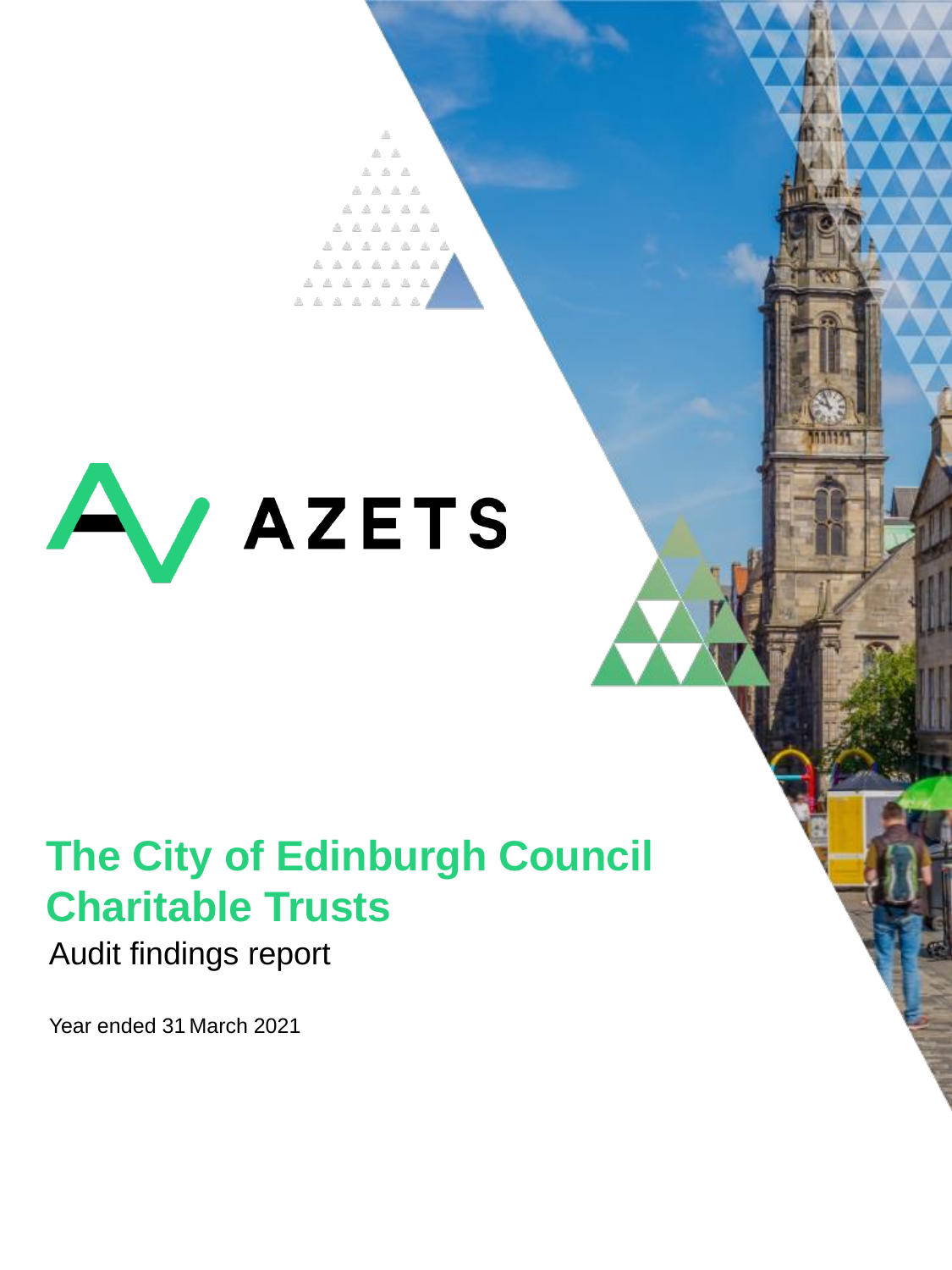Our ref: NIBE/CITYEC01/31 March 2021

City of Edinburgh Council (as sole Trustee for the City of Edinburgh Council Charitable Trusts) City Chambers High Street Edinburgh EH1 1YJ

18 November 2021

Dear Sirs

#### **The City of Edinburgh Council Charitable Trusts Audit findings for the year ended 31 March 2021**

This Audit Findings Report highlights the significant findings arising from the audit for the benefit of those charged with governance. We appreciate that you may be aware of some of the matters contained in this report, however as required by International Standard on Auditing (UK) 260 we are communicating them to you formally.

As auditors we are responsible for performing the audit, in accordance with International Standards on Auditing (UK) (ISAs (UK)), which is directed towards forming and expressing an opinion on the financial statements that have been prepared by City of Edinburgh Council management with the oversight of those charged with governance. The audit of the charitable trusts' financial statements does not relieve management or those charged with governance of their responsibilities for the preparation of the financial statements. The contents of this report relate only to those matters which came to our attention during the conduct of our normal audit procedures which are designed primarily for the purpose of expressing our opinion on the financial statements. We do not accept any responsibility for any loss occasioned to any third party acting, or refraining from acting on the basis of the content of this report, as this report was not prepared for, nor intended for, any other purpose.

We would like to take this opportunity to record our appreciation for the kind assistance provided by your team during our audit. If we can be of any further assistance, please contact Nick Bennett.

Yours sincerely

**Azets Audit Services**

We are an accounting, tax, audit, advisory and businesses services group that delivers a personal experience both digitally and at your door.

Accounting | Tax | Audit | Advisory | Technology

Azets Audit Services is a trading name of Azets Audit Services Limited Registered in England & Wales Registered No. 09652677. VAT Registration No. 219 0608 22. Registered office: Churchill House, 59 Lichfield Street, Walsall, West Midlands, WS4 2BX. Registered to carry on audit work in the UK under Firm Number C004632199 and regulated for a range of investment business activities Chartered Accountants in England & Wales. The term 'Board Director' is used to refer to a statutory director and principle of the company as registered at Companies House. Any other designations that include the term 'Part registered directors or principals of the registered company.



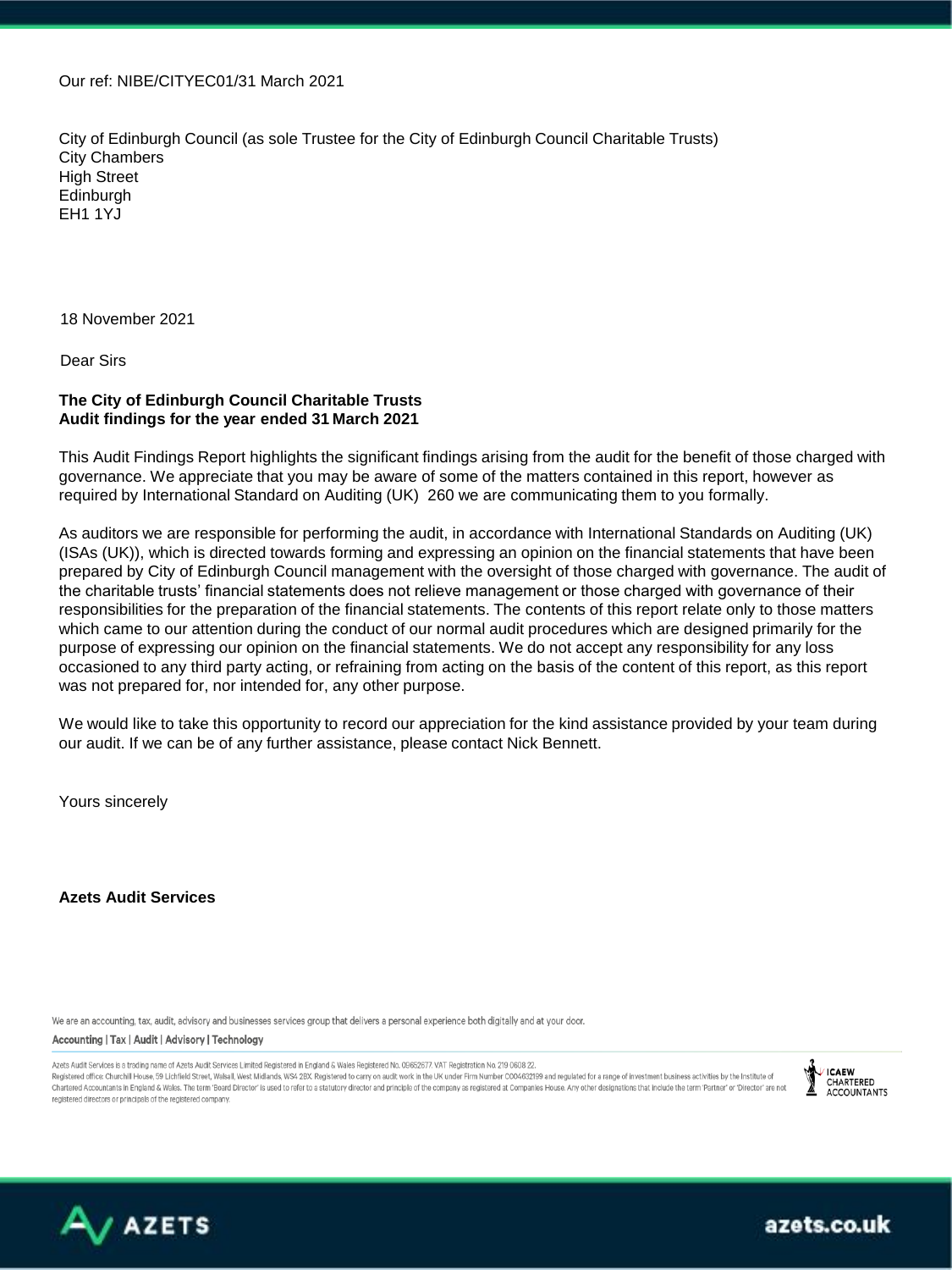### 1. Executive summary

### **Audit overview**

This table summarises the key findings from the external audit of The City of Edinburgh Council Charitable Trusts for the year ended 31 March 2021 for those charged withgovernance.

|                                  | Our independent auditor's report to the trustee of The City of Edinburgh Council Charitable Trusts is<br>unqualified. In our opinion the financial statements of those charities listed below (collectively<br>referred to as 'The City of Edinburgh Council Charitable Trusts') give a true and fair view and comply<br>with the Charities Accounts (Scotland) Regulations 2006 (as amended), the Charities and Trustee<br>Investment (Scotland) Act 2005, and all relevant accounting standards.<br>Jean Fletcher Watson (SC018971)<br>$\bullet$<br>Edinburgh Education Trust (SC042754)<br>Nelson Halls Trust (SC018946)<br>Lauriston Castle Trust (SC020737)<br>The Royal Scots (The Royal Regiment) Monument Trust Fund (SC018945) |
|----------------------------------|-----------------------------------------------------------------------------------------------------------------------------------------------------------------------------------------------------------------------------------------------------------------------------------------------------------------------------------------------------------------------------------------------------------------------------------------------------------------------------------------------------------------------------------------------------------------------------------------------------------------------------------------------------------------------------------------------------------------------------------------|
| <b>Audit opinions</b>            | The financial statements have been prepared using the connected charities provisions under The<br>Charities Accounts (Scotland) Regulations 2006. Regulation 7 (as amended in 2010) permits a<br>single set of accounts for charities if they have common or related purposes, or shared management<br>(i.e. connected charities). This would be the case where charities have common trustee. The City of<br>Edinburgh Council's Finance and Resources Committee acts as sole Trustee for these charitable<br>trusts.                                                                                                                                                                                                                  |
|                                  | We have no matters to report regarding the adoption of the going concern basis or inadequate<br>disclosures relating to material uncertainties in respect of the five charitable trusts which comprise<br>The City of Edinburgh Council Charitable Trusts.                                                                                                                                                                                                                                                                                                                                                                                                                                                                              |
|                                  | A separate set of financial statements has been prepared for The City of Edinburgh Council<br>Charitable Funds (Boyd Anderson). Our independent auditor's report on these financial statements<br>is unqualified. We have, however, drawn attention in our independent auditor's report to the fact that<br>the City of Edinburgh Council Charitable Funds (Boyd Anderson) have been prepared using a break-<br>up basis of accounting as the trustees consider that it is not a going concern. Our opinion is not<br>modified in respect of this matter.                                                                                                                                                                               |
|                                  | We received an objection in relation to the City of Edinburgh Council Charitable Trusts financial<br>statements. The objection related to Lauriston Castle Trust and contained elements that constituted a<br>valid objection. One issue raised related to the City of Edinburgh Council's contribution towards<br>meeting the costs of running Lauriston Castle not being included within the financial statements. We<br>upheld this objection and the financial statements now reflect a contribution from the City of<br>Edinburgh Council towards the operation and maintenance of this trust.                                                                                                                                     |
| <b>Key findings on</b>           | The financial statements were also reviewed and updated to include support in kind from the Council<br>towards Nelson Halls Trust and The Royal Scots (The Royal Regiment) Monument Trust Fund.                                                                                                                                                                                                                                                                                                                                                                                                                                                                                                                                         |
| audit risks and<br>other matters | The objection also raised issues over the governance of Lauriston Castle Trust. We understand that<br>a report will be presented to the City of Edinburgh Council in the new year with a proposal to reshape<br>Lauriston Castle Trust by appointing nominated councillors. Assuming this is approved, an<br>application will subsequently be made to OSCR to implement a reorganisation scheme which will<br>vary the terms of the Deed of Trust to include an express provision to assume additional charity<br>trustees.                                                                                                                                                                                                             |
|                                  | The City of Edinburgh Council also intend to review the arrangements for the other trusts for which<br>the Council is sole trustee with reference to the arrangements agreed for Lauriston Castle Trust.                                                                                                                                                                                                                                                                                                                                                                                                                                                                                                                                |

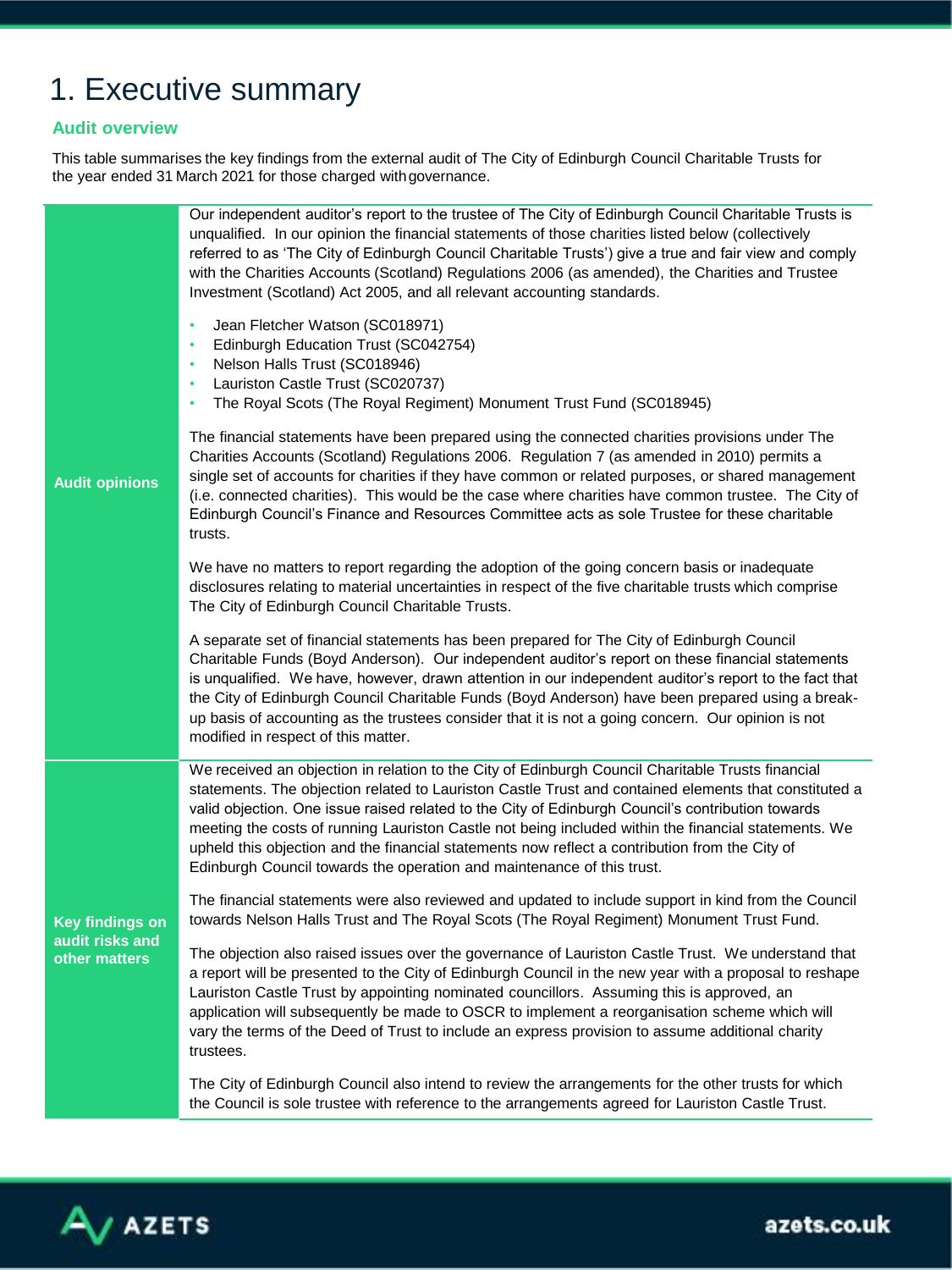## 1. Executive summary (continued)

| <b>Key findings on</b><br>audit risks and<br>other matters | The external valuation of the Lauriston Castle Trust collection was completed in November 2020. We<br>carried out audit testing to ensure the results were correctly accounted for in the financial statements.<br>An adjustment was made to the unaudited financial statements for differences between the underlying<br>records provided by the valuer and those reported in the financial statements. This was identified by<br>City of Edinburgh Council management. The adjustment was a £13,000 increase to the value of the<br>collection.<br>COVID-19 continues to present unprecedented challenges to the operation, financial management and<br>governance of organisations. In response to the pandemic we identified potential areas of increased<br>risk of material misstatement to the financial statements and/or our audit opinion. We are pleased to<br>report those risks did not materialise.                                                                                                                                                                                                                                      |
|------------------------------------------------------------|--------------------------------------------------------------------------------------------------------------------------------------------------------------------------------------------------------------------------------------------------------------------------------------------------------------------------------------------------------------------------------------------------------------------------------------------------------------------------------------------------------------------------------------------------------------------------------------------------------------------------------------------------------------------------------------------------------------------------------------------------------------------------------------------------------------------------------------------------------------------------------------------------------------------------------------------------------------------------------------------------------------------------------------------------------------------------------------------------------------------------------------------------------|
| <b>Audit</b><br>adjustments                                | Audit adjustments are set out in section 7 ("Audit adjustments identified during the audit"). In summary<br>adjustments were made for the following:<br>Separate financial statements prepared for The City of Edinburgh Council Charitable Funds (Boyd<br>$\bullet$<br>Anderson) and The City of Edinburgh Council Charitable Trusts to reflect the going concern basis of<br>the trusts<br>Increase in value of the Lauriston Castle Trust collection (following the valuation exercise in 2020)<br>٠<br>Recognition of income generated as it relates to Lauriston Castle Trust and Nelson Halls Trust<br>٠<br>Recognition of support in kind from City of Edinburgh Council for Lauriston Castle Trust, Nelson<br>$\bullet$<br>Halls Trust and The Royal Scots (The Royal Regiment) Monument Trust Fund<br>All differences identified during the audit have been adjusted for in the audited financial statements.<br>There were no audit adjustments to The City of Edinburgh Council Charitable Funds (Boyd Anderson)<br>financial statements.<br>Presentational adjustments were proposed and accepted by City of Edinburgh Council management. |
| <b>Accounting</b><br>systems and<br>internal controls      | We have applied a risk-based methodology to the audit. This approach requires us to document,<br>evaluate and assess the charitable trusts' processes and internal controls relating to the financial<br>reporting process.<br>Our audit is not designed to test all internal controls or identify all areas of control weakness. However,<br>where, as part of our testing, we identify any control weaknesses, we have included these in this report.<br>No material weaknesses or significant deficiencies were noted.                                                                                                                                                                                                                                                                                                                                                                                                                                                                                                                                                                                                                              |

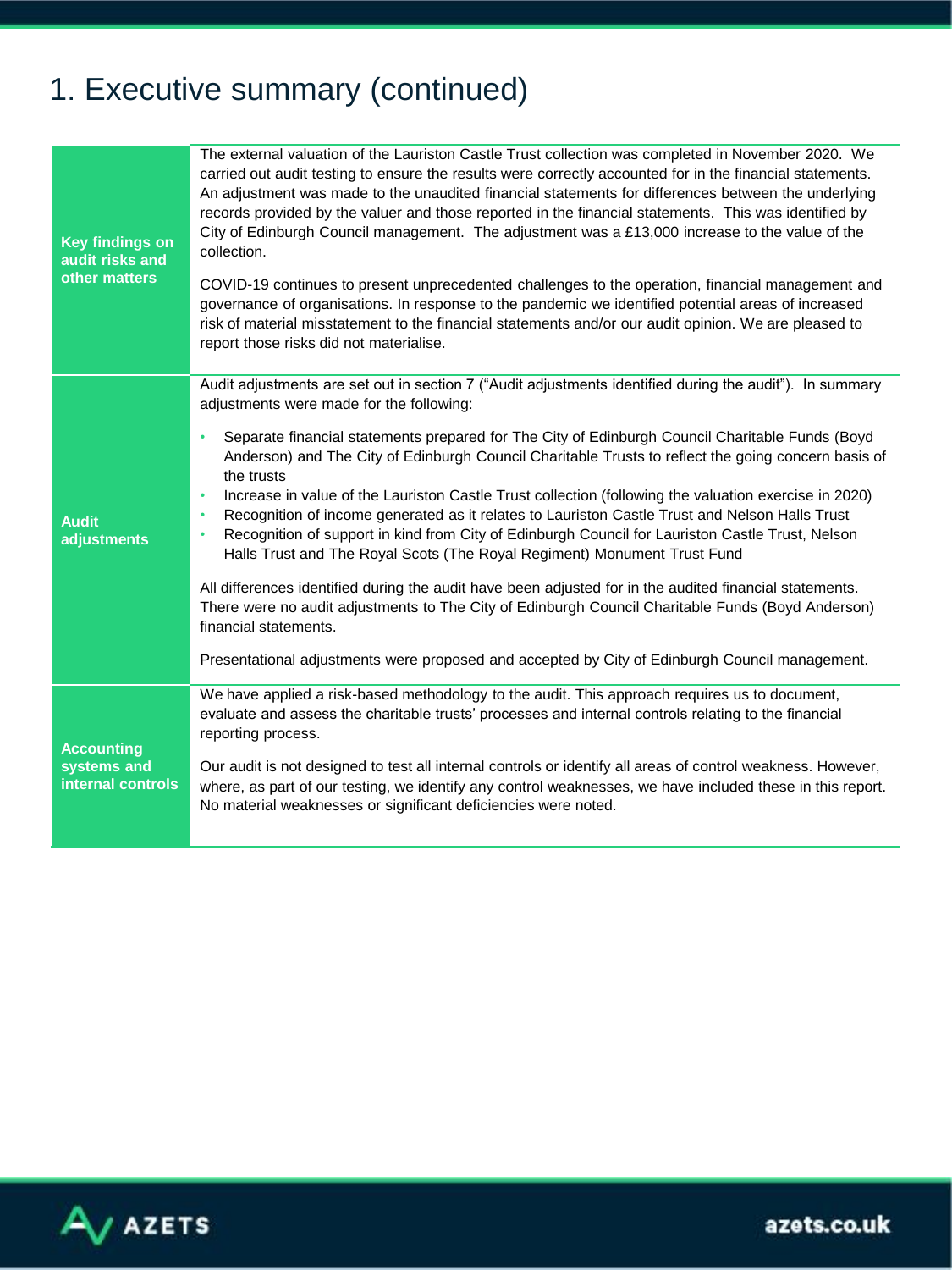### 2. Significant risk areas

Significant risks are defined by professional standards as risks that, in the judgement of the auditor, require special audit consideration. In identifying risks, we consider the nature of the risk, the potential magnitude of misstatement, and its likelihood. Significant risks are those risks that have a higher risk of material misstatement.

| Key risk area                                                                                                                                                                                                                                                                                                                                                                                                                                                                  | <b>Audit Approach</b>                                                                                                                                                                                                                                                                                                                          | <b>Conclusions</b>                                                                                                                                                                                                 |  |  |  |  |
|--------------------------------------------------------------------------------------------------------------------------------------------------------------------------------------------------------------------------------------------------------------------------------------------------------------------------------------------------------------------------------------------------------------------------------------------------------------------------------|------------------------------------------------------------------------------------------------------------------------------------------------------------------------------------------------------------------------------------------------------------------------------------------------------------------------------------------------|--------------------------------------------------------------------------------------------------------------------------------------------------------------------------------------------------------------------|--|--|--|--|
| <b>Management override</b>                                                                                                                                                                                                                                                                                                                                                                                                                                                     |                                                                                                                                                                                                                                                                                                                                                |                                                                                                                                                                                                                    |  |  |  |  |
| In any organisation, there exists a risk<br>that management have the ability to<br>process transactions or make<br>adjustments to the financial records<br>outside the normal financial control<br>processes. Such issues could lead to a<br>material misstatement in the financial<br>statements. This is treated as a<br>presumed risk area in accordance with<br>ISA (UK) 240 - The auditor's<br>responsibilities relating to fraud in an<br>audit of financial statements. | In response to this risk, we<br>reviewed the Trusts' accounting<br>records and obtained evidence<br>to ensure that any significant<br>transactions outside the normal<br>course of business were valid<br>and accounted for correctly. We<br>also reviewed the key<br>accounting estimates,<br>judgements and decisions made<br>by management. | We have not identified any indications of management<br>override in the year.<br>We did not identify any areas of bias in key judgements<br>made by management and judgements were<br>consistent with prior years. |  |  |  |  |
| Risk assessment: High                                                                                                                                                                                                                                                                                                                                                                                                                                                          |                                                                                                                                                                                                                                                                                                                                                |                                                                                                                                                                                                                    |  |  |  |  |

#### **Revenue recognition**

Under ISA (UK) 240 - *The auditor's responsibilities relating to fraud in an audit of financial statements* there is a presumed risk of fraud in relation to revenue recognition. The presumption is that the Trusts could adopt accounting policies or recognise income and expenditure transactions in such a way as to lead to a material misstatement in the reported financial position.

Risk assessment: **High**

We evaluated each type of revenue transaction and reviewed the controls in place over revenue accounting. We considered the Trusts' key revenue transactions and streams and carried out testing to confirm that the Trusts' revenue recognition policy is appropriate and has been applied consistently throughout the year and accounted for correctly.

Overall we have gained reasonable assurance on the completeness and occurrence of income and we are satisfied that income is fairly stated in the financial statements.

Audit adjustments however were made to the financial statements for Lauriston Castle Trust and Nelson Halls Trust to reflect income generated but which had not been recognised in the unaudited financial statements. The Council utilises this income towards the cost of operating and maintaining the Trusts. The costs however are greater than the income generated by the Trusts and the Council meets the additional costs. A separate adjustment was made to reflect the 'support in kind' provided by the Council.

Records are held on the income and expenditure incurred in running these Trusts. The Finance and Resources Committee however does not receive regular financial information on income generated / expenditure incurred. The Finance and Resources Committee should regularly receive this financial information to ensure the income is applied in accordance with the charitable objectives of the Trusts.

**Action plan point 1**

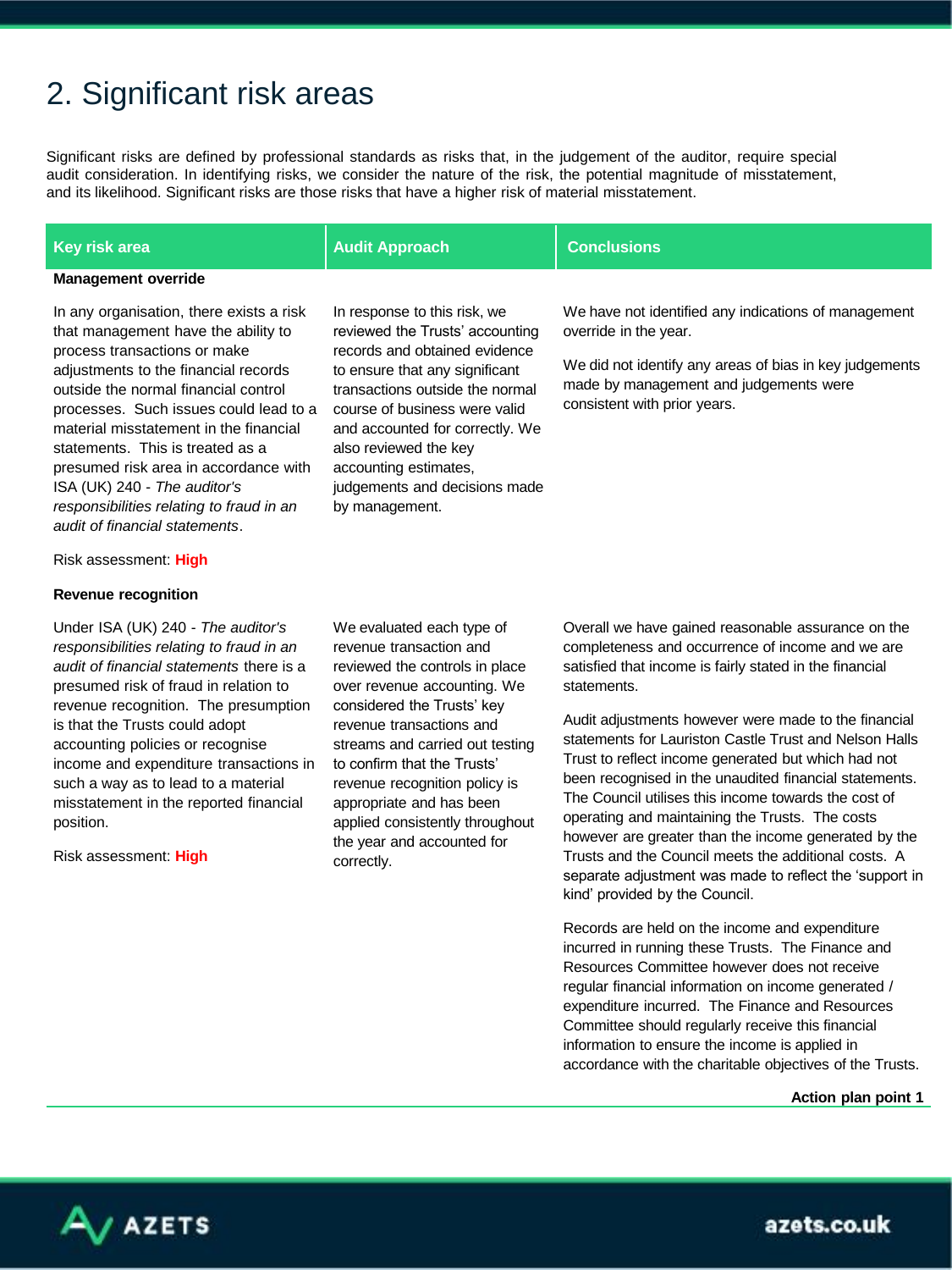### 2. Significant risk areas (continued)

Significant risks are defined by professional standards as risks that, in the judgement of the auditor, require special audit consideration. In identifying risks, we consider the nature of the risk, the potential magnitude of misstatement, and its likelihood. Significant risks are those risks that have a higher risk of material misstatement.

**Key risk area Audit Approach Conclusions**

**Lauriston Castle Trust collection external valuation**

An external revaluation of the collection commenced in 2016 but, for the financial statements for the year ended 31 March 2020, had yet to be completed. The 2019/20 financial statements reflected the valuation of the collection as at the previous reporting date. The charitable trusts' accounting policy on heritable property states that such properties are included in the financial statements at a revalued amount where this is available. The notes to the financial statements detail that the previous valuation of the Lauriston Castle collection was carried out in 1997.

The valuation exercise has now been concluded. There is a risk that the results of this valuation are incorrectly accounted for in the 2020/21 financial statements.

Risk assessment **High**

We reviewed the outcome of the valuation exercise to ensure the results had been correctly accounted for in the 2020/21 financial statements.

We considered the competence, capability and objectiveness of the valuer in line with ISA (UK) 500 Audit Evidence. We reviewed the valuation report and considered the assumptions used by the external valuer against external sources of evidence. In addition we considered the scope of the external valuer's work and the information provided to the external valuer for completeness.

The external valuation of the Lauriston Castle Trust collection was completed in November 2020. We carried out audit testing to ensure the results were correctly accounted for in the financial statements. An adjustment was made to the unaudited financial statements for differences between the underlying records provided by the valuer and those reported in the financial statements. This was identified by City of Edinburgh Council management. The adjustment was a £13,000 increase to the value of the collection.

Refer to section 4 of this report. Overall no issues were identified over the valuation methods applied.

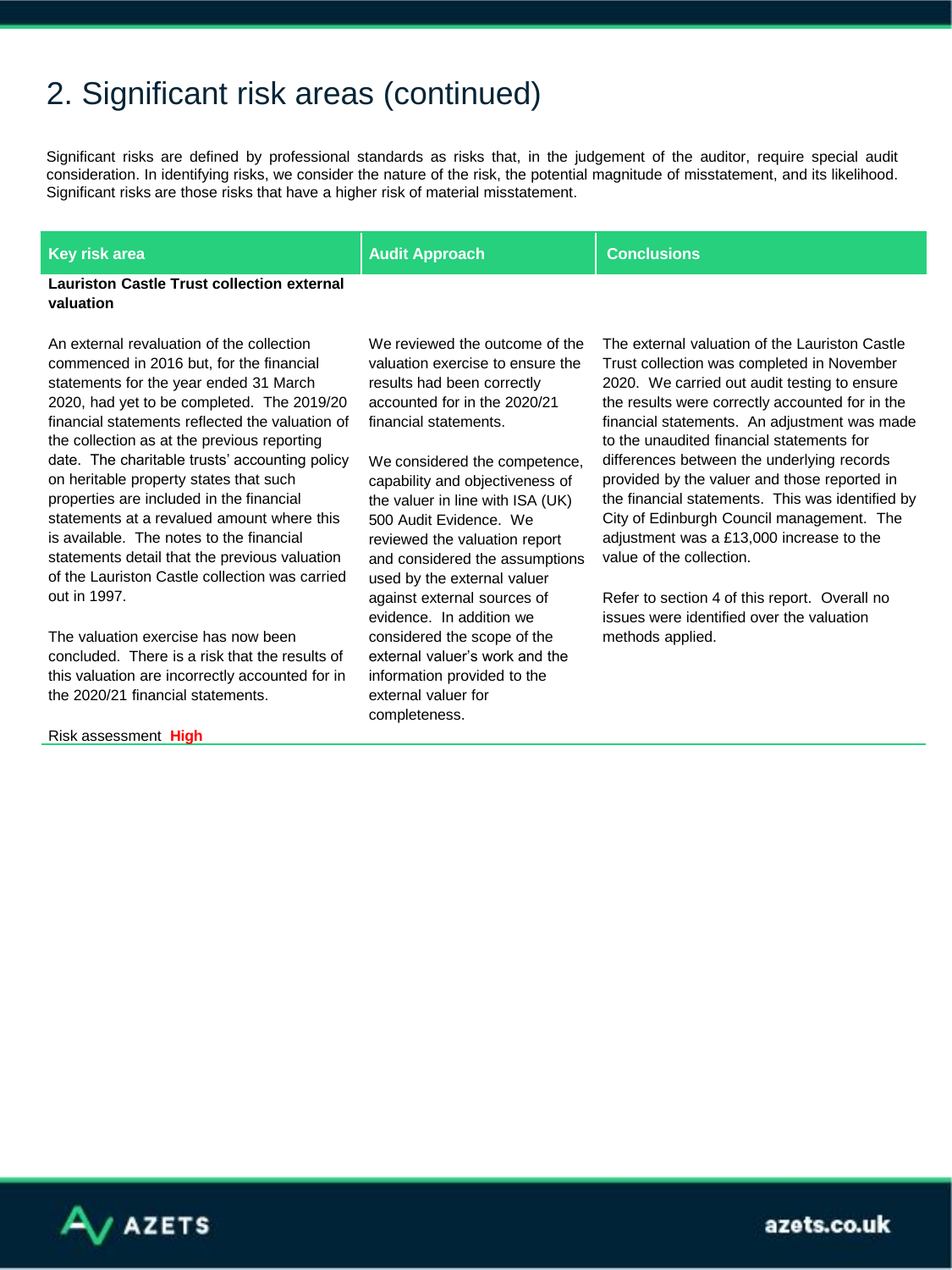### 2. Significant risk areas (continued)

Significant risks are defined by professional standards as risks that, in the judgement of the auditor, require special audit consideration. In identifying risks, we consider the nature of the risk, the potential magnitude of misstatement, and its likelihood. Significant risks are those risks that have a higher risk of material misstatement.

| Key risk area                                                                                                                                                                                                                                                                                             | <b>Audit Approach</b>                                                                                                                                                                             | <b>Conclusions</b>                                                                                                                                                                                                                                        |
|-----------------------------------------------------------------------------------------------------------------------------------------------------------------------------------------------------------------------------------------------------------------------------------------------------------|---------------------------------------------------------------------------------------------------------------------------------------------------------------------------------------------------|-----------------------------------------------------------------------------------------------------------------------------------------------------------------------------------------------------------------------------------------------------------|
| Winding up of trusts                                                                                                                                                                                                                                                                                      |                                                                                                                                                                                                   |                                                                                                                                                                                                                                                           |
| In January 2018, a paper was presented to<br>the Council's Finance and Resources<br>Committee seeking approval for the formal<br>winding up of the City of Edinburgh Council<br>Charitable Funds (Boyd Anderson) and the<br>transfer of the remaining assets to the<br>Lagganlia Outdoor Learning Centre. | We reviewed the disclosures<br>and accounting transactions in<br>the financial statements to<br>ensure compliance with the<br>Charities SORP (FRS 102) and<br>applicable accounting<br>standards. | Construction works have not yet been<br>completed at Lagganlia, therefore these<br>monies have not yet been transferred. OSCR<br>has granted consent to wind up this Trust and<br>this will be progressed once construction<br>works have been completed. |
| Consent to wind up this charitable trust was<br>received from the OSCR in December 2017.                                                                                                                                                                                                                  |                                                                                                                                                                                                   | Separate financial statements have been<br>prepared for this Trust. Note 1 in the financial<br>statements explains that a break-up basis of                                                                                                               |
| Due to the temporary closure of the centre<br>as a result of the COVID-19 pandemic,<br>construction works have not yet been                                                                                                                                                                               |                                                                                                                                                                                                   | accounting has been applied as the trustees<br>consider that it is not a going concern.                                                                                                                                                                   |
| completed and therefore these monies have<br>not yet been transferred. OSCR has granted<br>consent to wind up this Trust and this will be<br>progressed once construction works have<br>been completed.                                                                                                   |                                                                                                                                                                                                   | We have disclosed this matter in our<br>independent auditor's report. Our opinion is<br>not modified in respect of this matter.                                                                                                                           |
| In the 2019/20 financial statements, the<br>Trustees prepared the financial statements<br>for the City of Edinburgh Council Charitable<br>Funds (Boyd Anderson) adopting a break-up<br>basis of accounting as they considered that it<br>was not a going concern. Our opinion was                         |                                                                                                                                                                                                   |                                                                                                                                                                                                                                                           |

There is a risk that this Fund is not accounted for and disclosed correctly in the financial statements.

not modified in respect of this matter.

Risk assessment: **High**

 $\overline{A}$  azets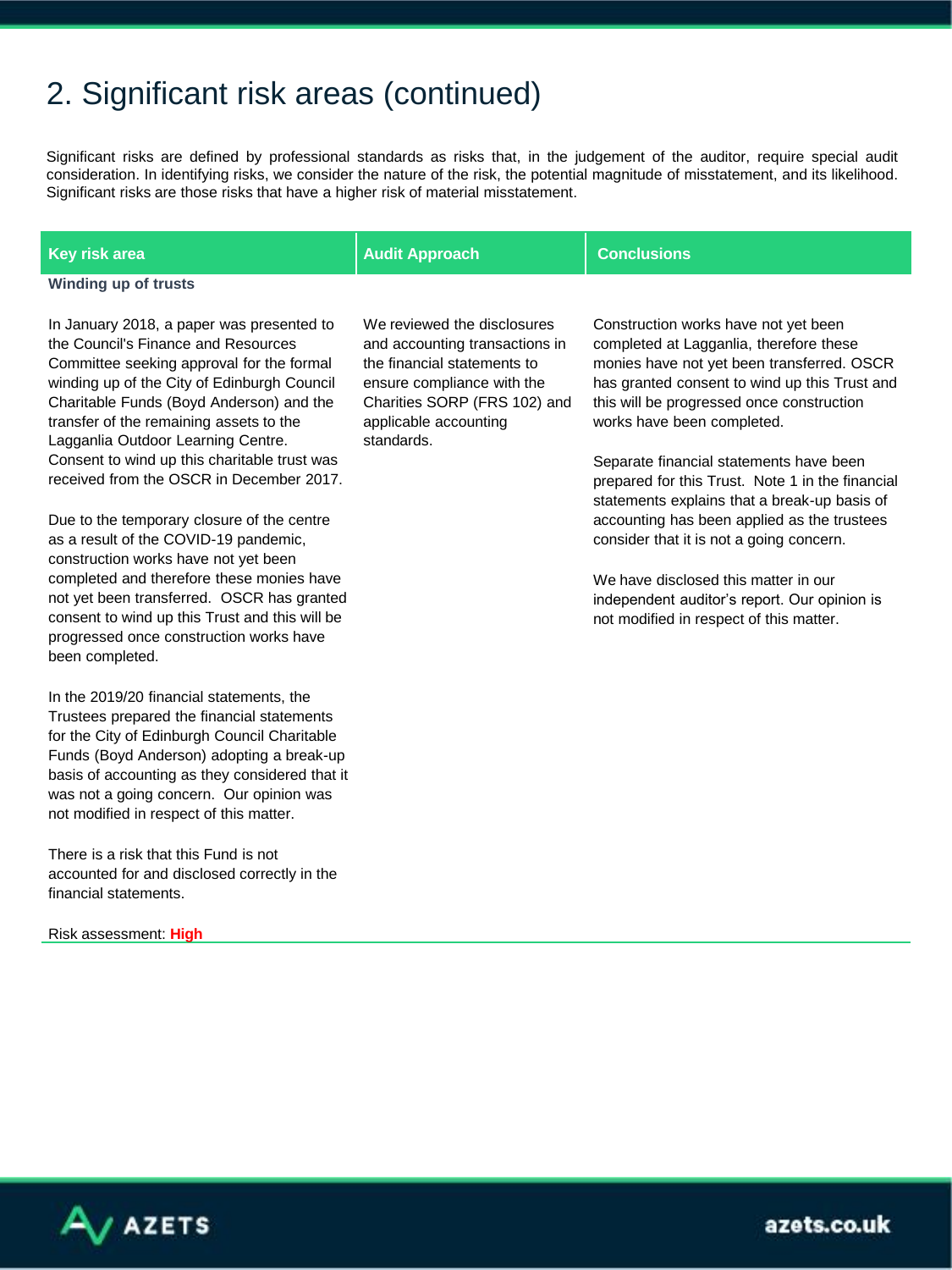### 3. Other risk factors / observations from the audit

#### **Impact of COVID-19 on the financial statements**

COVID-19 continues to present unprecedented challenges to the operation, financial management and governance of organisations. In response to the pandemic, we identified potential areas of increased risk of material misstatement to the financial statements and/or our audit opinion.

We reviewed the Trusts' consideration of the impact of COVID-19. In particular we reviewed whether year end balances and disclosures reflect the position at 31 March and any post balance sheet events. We also considered both management's (City of Edinburgh Council) and the trustee's (Finance and Resources Committee) consideration of the individual trusts' ability to continue as a going concern.

From our review, and understanding of the charitable trusts' operations, we are satisfied that the impact of COVID-19 does not present a material uncertainty to the going concern basis of preparation. The disclosures within the financial statements as they relate to COVID-19 are appropriate and in accordance with current guidance.

#### **Local Authority Accounts (Scotland) Regulations 2014 – notice of public right to inspect and object to accounts**

As part of our audit, we reviewed the charitable trusts' compliance with the Local Authority Accounts (Scotland) Regulations 2014, in particular with respect to regulation 9: the notice of public right to inspect and object to accounts.

We received one submission in relation to the City of Edinburgh Council Charitable Trusts financial statements in 2020/21. The submission related to Lauriston Castle Charitable Trust and did contain elements that constituted a valid objection. One issue raised related to the City of Edinburgh Council's contribution towards meeting the costs of running Lauriston Castle not being included within the financial statements. We upheld this objection and the financial statements now reflect in 2020/21 a contribution of £202,000 representing expenditure met by the Council. The 2019/20 comparative figure has also been restated to reflect a contribution from the Council (£229,000).

The Council reviewed the other charitable trusts and the financial statements for Nelson Halls and Royal Scots Trust were updated to reflect a contribution from the Council towards the running of those trusts (£15,000 and £20,000 respectively). The 2019/20 comparative figures have also been restated (£49,000 and £19,000 respectively).

The submission also claimed that the Council is not the sole trustee of the Lauriston Castle Trust, and that magistrates are also perpetual trustees.

We understand that the Council has obtained legal advice confirming that the City of Edinburgh Council is the sole trustee of the Lauriston Castle Trust. The Council is currently conducting a review of its administration of trusts. At the Finance and Resources Committee meeting of 12 August 2021, details were provided of the principal findings of an external review of the effectiveness of current governance arrangements in discharging the Council's responsibilities under the Deed of Trust for Lauriston Castle Trust (LCT). In considering the report's recommendations, members agreed to receive a further report to full Council early in the new year including a routemap on a proposed way forward for the Trust, as well as reviewing the arrangements for the other trusts of which the Council is sole trustee with reference to the arrangements agreed for Lauriston Castle Trust.

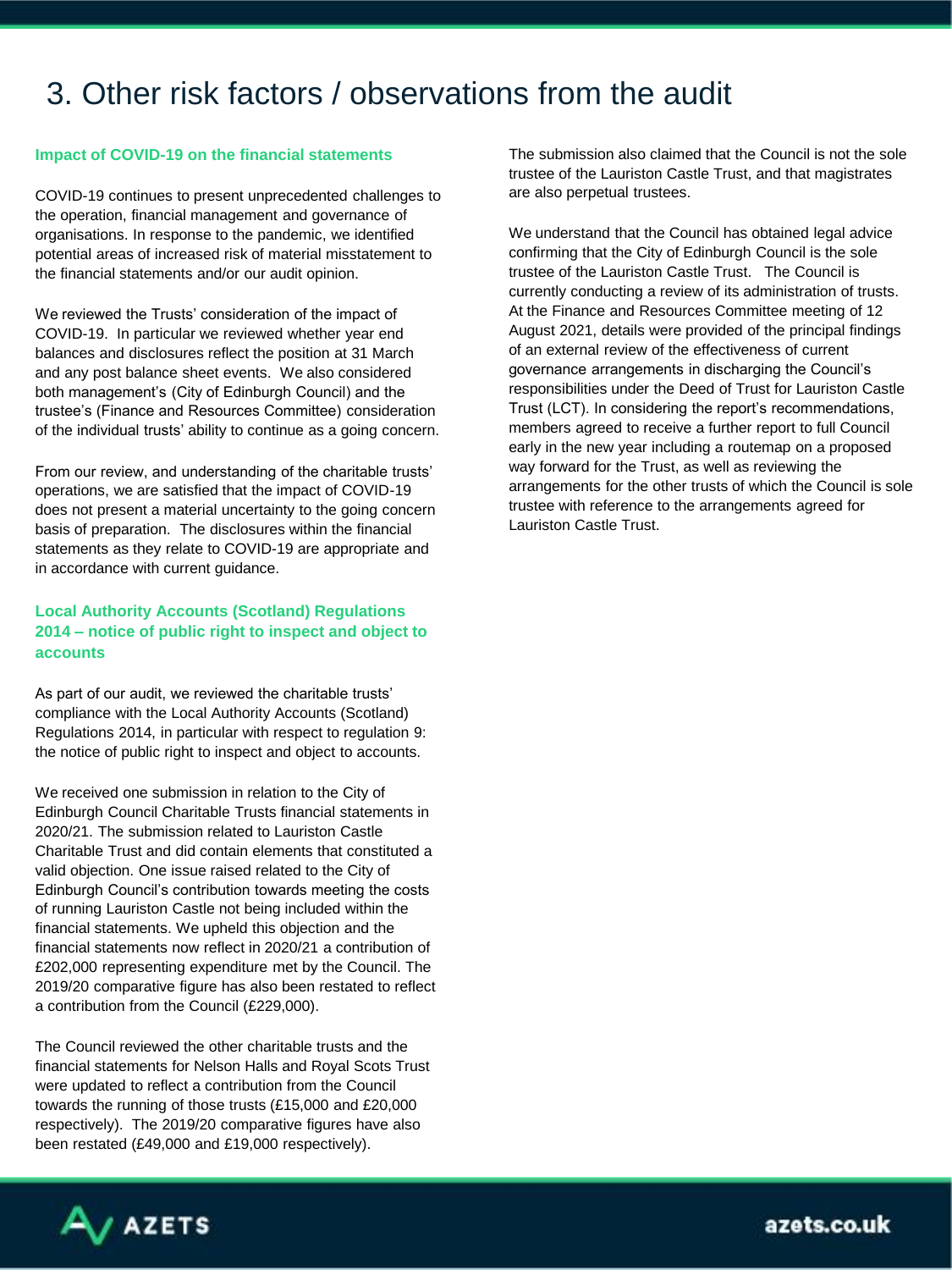### 4. Estimates and judgements

During the audit planning process we identified the following areas which require significant estimation or judgement. Our audit work consisted of reviewing these key areas for any indication of bias and assessing whether the judgements used by Management are reasonable. We have summarised our assessment of this below, categorised between Prudent, Balanced and Optimistic.

| <b>Area</b>                                                                                          | <b>Assessment</b> | Comment                                                                                                                                                                                                                                                                                                                                                                                                                                                                                                                                                                                                                                                                                                                                                                                                                                                                                                                                                                                                                                                                                                                                                                                                                                                                                                                                                                                                    |
|------------------------------------------------------------------------------------------------------|-------------------|------------------------------------------------------------------------------------------------------------------------------------------------------------------------------------------------------------------------------------------------------------------------------------------------------------------------------------------------------------------------------------------------------------------------------------------------------------------------------------------------------------------------------------------------------------------------------------------------------------------------------------------------------------------------------------------------------------------------------------------------------------------------------------------------------------------------------------------------------------------------------------------------------------------------------------------------------------------------------------------------------------------------------------------------------------------------------------------------------------------------------------------------------------------------------------------------------------------------------------------------------------------------------------------------------------------------------------------------------------------------------------------------------------|
| Asset<br>valuations                                                                                  | <b>Balanced</b>   | Heritage Assets are stated in the accounts at a revalued amount where this is available. The<br>valuation base for such assets is values for insurance purposes. Where this information is not<br>available, historic cost has been used. This is the case for the Lauriston Castle buildings and<br>grounds, Nelson Halls and the Royal Scots Monument.<br>The Lauriston Castle valuation of £7.6million includes £2million for the Lauriston Castle<br>buildings and grounds based on historic cost and £5.6 million based on full inventory valuation<br>of the collection. An external revaluation of the collection was completed in November 2020<br>by Art & Antiques Appraisals.<br>We evaluated the competence, objectivity and capability of management's expert in line with<br>the requirements of ISA (UK) 500 and concluded that use of the expert was appropriate.<br>Management adopted an expert to value the Lauriston Castle collection. The valuation<br>issued and reported in the financial statements is based upon the value to insure each item in<br>the collection. Given the unique historic / heritage nature of the collection we were not able to<br>consider / benchmark the values against market conditions. The valuation method (i.e. based<br>on insurance values) however is deemed appropriate and in line with the requirements of the<br>Charites SORP (FRS 102). |
| <b>Recognition</b><br>of Council<br>support on<br>the running<br>and<br>maintenance<br>of the Trusts | <b>Balanced</b>   | The Statement of Financial Activities now includes the income from and expenditure of<br>running and maintaining Lauriston Castle, Nelson Halls and The Royal Scots Monument<br>(incorporated into the Royal Scots Trust). This includes the support funding from the City of<br>Edinburgh Council towards the operating and maintenance costs of these assets. The key<br>judgements and estimates applied are as follows:<br>Lauriston Castle Trust: time-based estimates of curatorial and management costs<br>where relevant staff also have responsibility for other Council-operated venues. An<br>estimate of gardening costs, comprising employee and associated materials<br>expenditure, is also included.<br>Nelson Halls: based on the total floorspace (in sqm) covered by the halls as a<br>percentage of the entire floorspace of the libraries or community centres to which they<br>are attached.<br>The Royal Scots Monument: based on the estimated cost, as provided by Parks and<br>$\bullet$<br>Greenspace services, for maintaining the specific grounds the monument is situated.<br>We considered the judgements and estimates applied and consider these to be<br>appropriate.                                                                                                                                                                                                   |

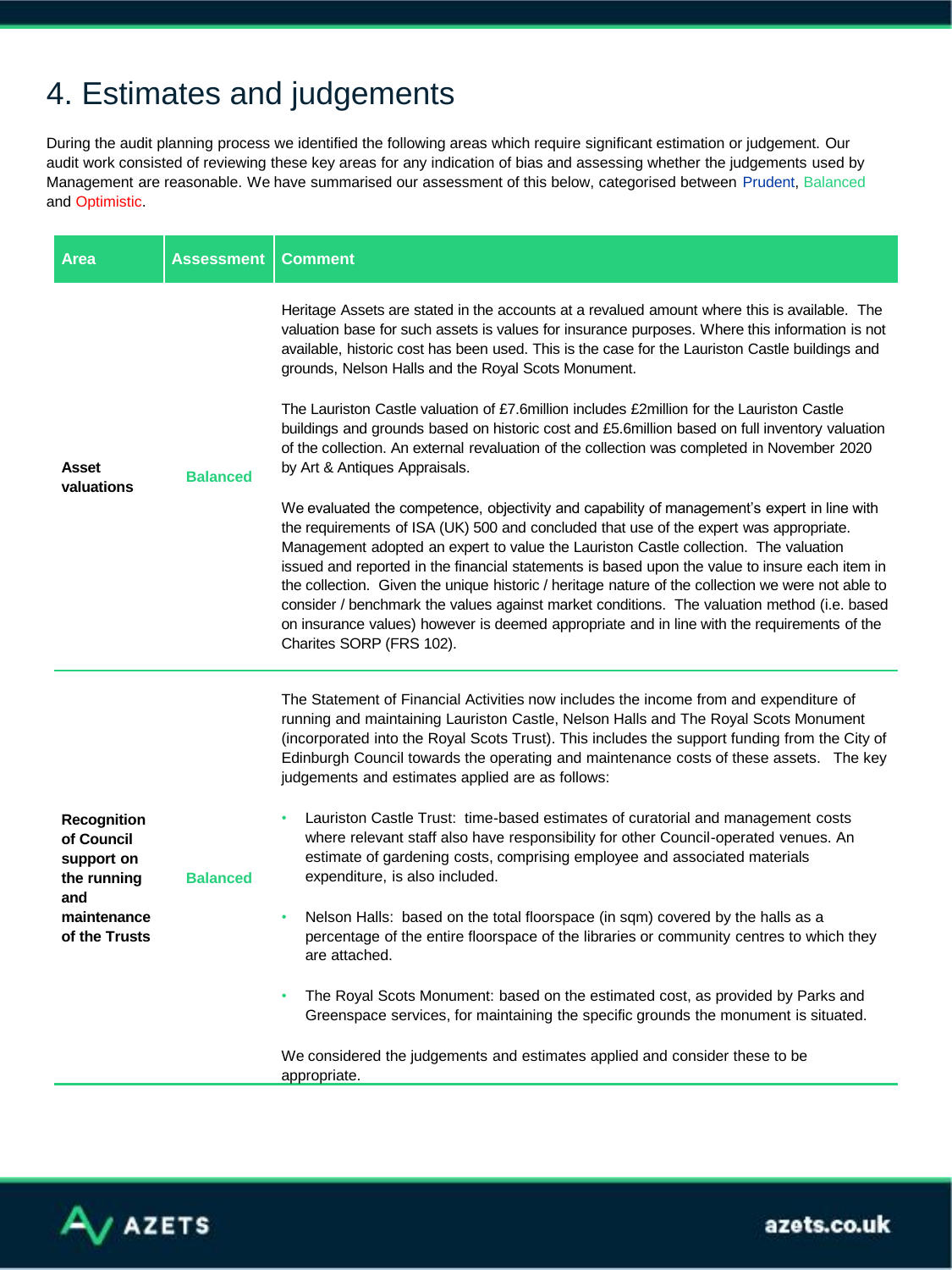### 5. Going Concern

As auditors, we are required to "obtain sufficient appropriate audit evidence about the appropriateness of management's use of the going concern assumption in the preparation and presentation of the financial statements and to conclude whether there is a material uncertainty about the entity's ability to continue as a going concern" (ISA (UK) 570).

#### **Management's assessment of going concern**

The financial statements for the five trusts, excluding The City of Edinburgh Council Charitable Funds (Boyd Anderson), are prepared on the going concern basis. The City of Edinburgh Council support the ongoing operation and maintenance of the trusts; as is evidenced through the support in kind to Lauriston Castle Trust, Nelson Halls Trust and The Royal Scots (The Royal Regiment) Monument Trust Fund.

The assessment of going concern includes the expected impact of COVID-19 to the charitable trusts in the 12 months following the signing of the financial statements.

Forecasting is due to be carried out by City of Edinburgh Council finance staff in 2021/22 to ensure those charged with governance are aware of funds available in 2022/23 which will enable longer term planning.

#### **Action plan point 2**

In respect of the City of Edinburgh Council Charitable Trust Funds (Boyd Anderson); these have been prepared using a break-up basis of accounting as they are not considered to be a going concern.

#### **Trustees assessment of going concern**

The trustees are of the opinion the five trusts, excluding The City of Edinburgh Council Charitable Funds (Boyd Anderson), are a going concern from reviewing activities undertaken, based on expected expenditure and commitments in the coming year.

#### **Audit work performed**

ISA 570 (revised) specifies mandatory procedures that we are required to carry out on going concern.

In order to gain assurance on these matters our work has included:

- enquiring of Council senior management and the charitable trusts' solicitors concerning litigation, claims and assessments;
- Consideration of post balance sheet events; and
- consideration of the impact COVID-19 has had on the organisation.

#### **Disclosures**

We have reviewed the disclosures set out in the notes to the financial statements on going concern and consider these accounting policies to be appropriate.

#### **Conclusion**

Our understanding of the legislative framework and activities undertaken provides us with sufficient assurance that five of the six charitable trusts will continue to operate for at least 12 months from the signing date.

In respect of the City of Edinburgh Council Charitable Funds (Boyd Anderson), we draw attention to note 1 in the financial statements, which describes the basis of preparation. The trustees have prepared the financial statements for this trust using a break-up basis of accounting as they consider that it is not a going concern. Our opinion is not modified in respect of this matter.

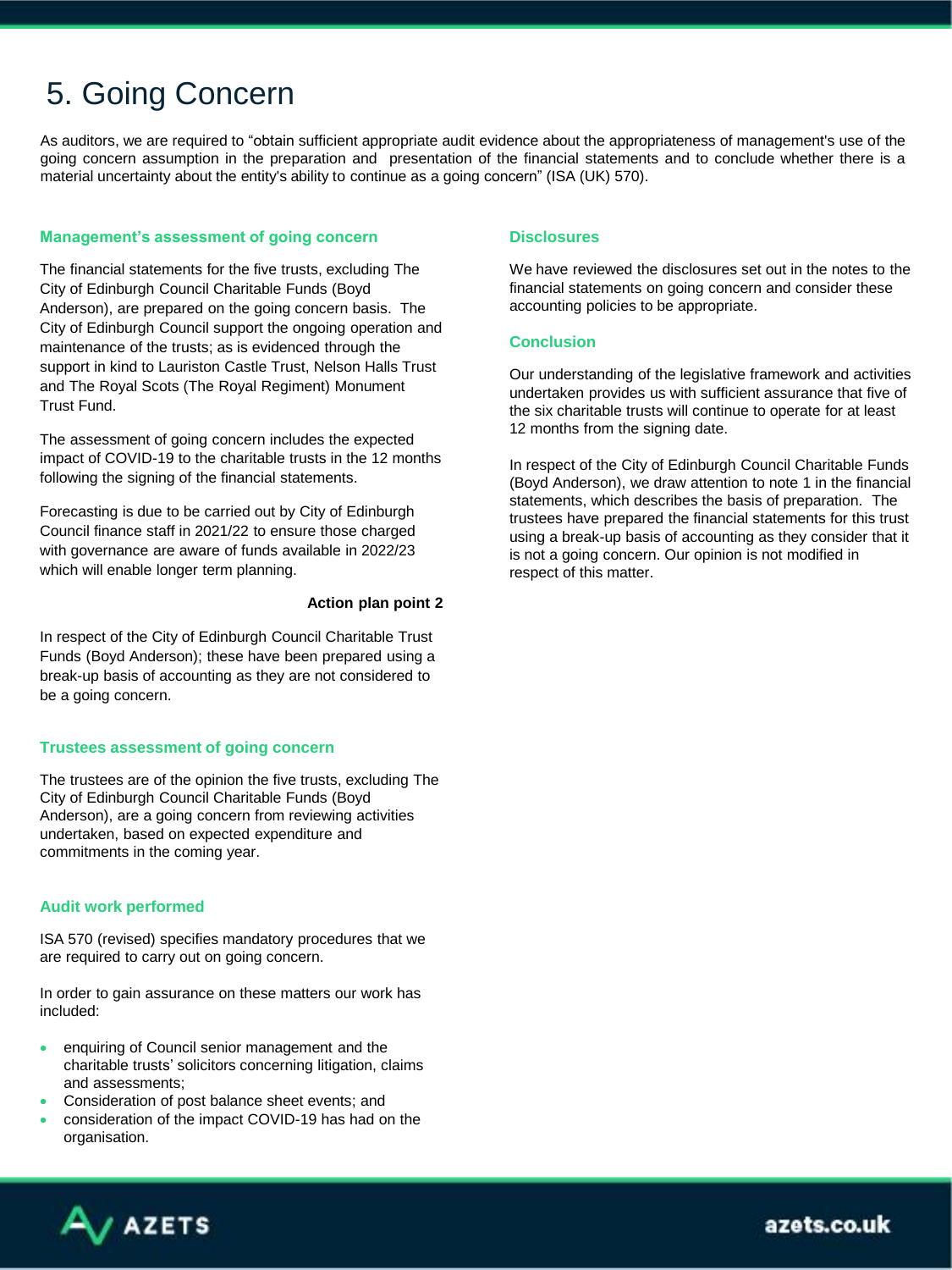### 6. Audit communication

#### **Materiality**

Whilst our audit procedures are designed to identify misstatements which are material to our audit opinion, we also report to those charged with governance and management any uncorrected misstatements of lower value errors to the extent that our audit identifies these.

Under ISA (UK) 260 'Communication with those charged with governance', we are obliged to report uncorrected omissions or misstatements other than those which are 'clearly trivial' to those charged with governance. ISA (UK) 260 defines 'clearly trivial' as matters that are clearly inconsequential, whether taken individually or in aggregate and whether judged by any quantitative or qualitative criteria.

An omission or misstatement is regarded as material if it would reasonably influence the users of the financial statements. The assessment of what is material is a matter of professional judgement and is affected by our assessment of the risk profile of the business and the needs of the users.

Our initial assessment of materiality for the year ended 31 March 2021 was set out in our External Audit Annual Plan and is detailed in the table below ("Planning materiality"). On receipt of the draft financial statements, we reassessed materiality and set it at the levels outlined below. We consider that our updated assessment has remained appropriate throughout our audit.

|                                                                          | <b>Planning</b><br>materiality<br>(E) | <b>Final overall</b><br>materiality<br>for the<br>financial<br><b>statements</b><br>(£) | <b>Performance</b><br>materiality<br>(E) | <b>Trivial</b><br>threshold<br>(E) | <b>Explanation</b>                                                                                                      |
|--------------------------------------------------------------------------|---------------------------------------|-----------------------------------------------------------------------------------------|------------------------------------------|------------------------------------|-------------------------------------------------------------------------------------------------------------------------|
| <b>Lauriston Castle</b>                                                  | 140,900                               | 153,220                                                                                 | 114,915                                  | 7,661                              | <b>Overall materiality: our assessment</b>                                                                              |
| Jean F. Watson                                                           | 129,180                               | 132,920                                                                                 | 99,690                                   | 6,646                              | is based on approximately 2% of<br>gross assets. We consider this                                                       |
| <b>Edinburgh Education</b><br><b>Trust</b>                               | 20,380                                |                                                                                         | 17,955                                   | 1,197                              | benchmark to be the principal<br>consideration for the users of the                                                     |
| <b>Nelson Halls</b>                                                      | 4,980                                 | 5,540                                                                                   | 4,155                                    | 277                                | financial statements when assessing<br>the performance of each charitable                                               |
| <b>City of Edinburgh Council</b><br>Charitable Funds (Boyd<br>Anderson)  | 2,120                                 | 2,000                                                                                   | 1,500                                    | 100                                | trust.<br><b>Performance materiality: Using our</b>                                                                     |
| Royal Scots (The Royal<br><b>Regiment) Monument</b><br><b>Trust Fund</b> | 720                                   | 720                                                                                     | 540                                      | 36                                 | professional judgement we have<br>calculated performance materiality at<br>approximately 75% of overall<br>materiality. |

**Trivial threshold:** 5% of overall materiality for the financial statements.

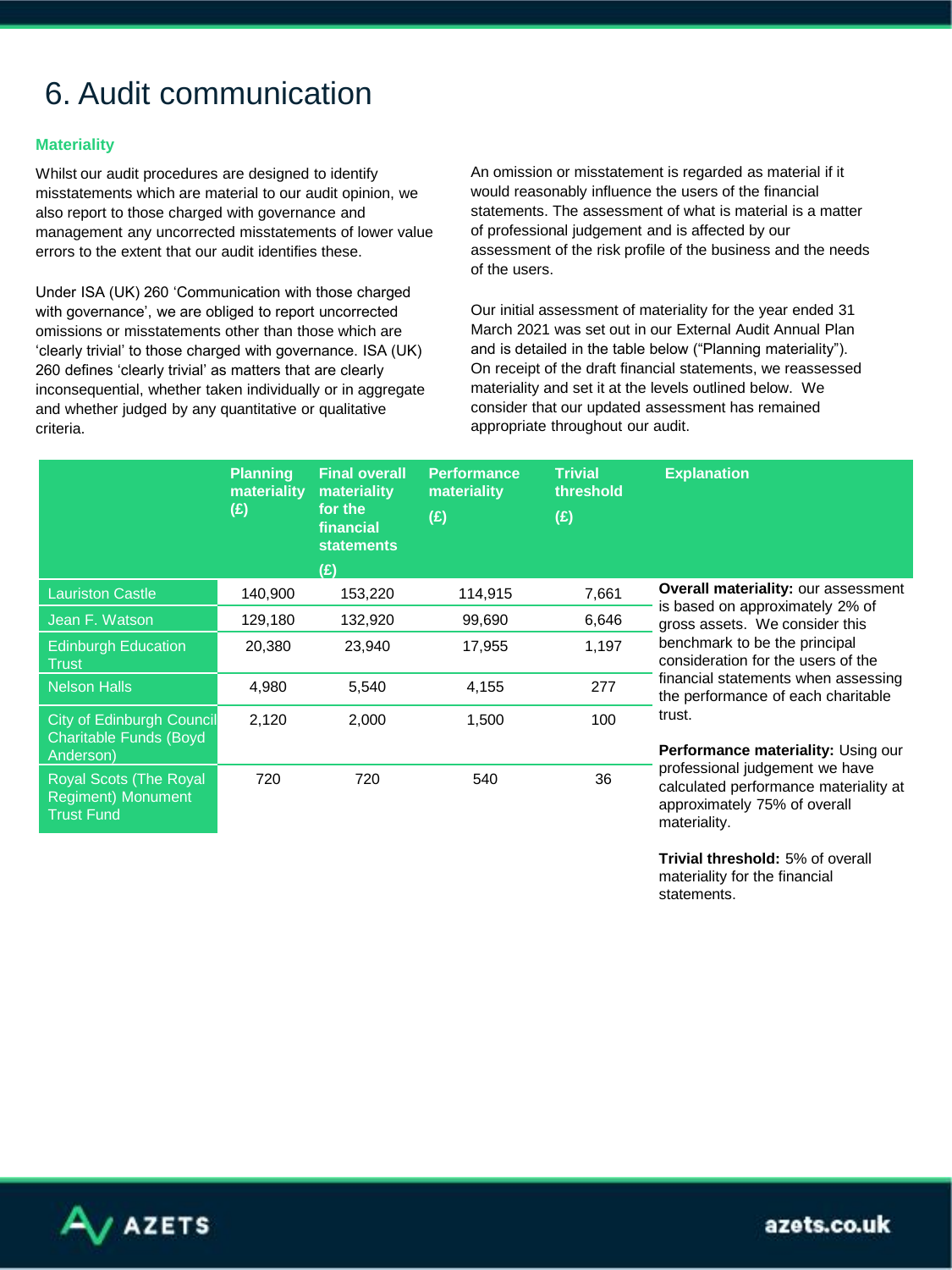### 6. Audit communication (continued)

#### **Accounting policies, presentation and disclosures**

Our work included a review of the adequacy of disclosures in the financial statements and consideration of the appropriateness of the accounting policies adopted.

The accounting policies, which are disclosed in the financial statements, are considered appropriate. The accounting policies were updated in the current year to reflect the support in kind provided by City of Edinburgh Council.

There are no significant financial statements disclosures that we consider should be brought to your attention. All the disclosures required by relevant legislation and applicable accounting standards have been made appropriately.

Overall we found the disclosed accounting policies, and the overall disclosures and presentation to be appropriate.

#### **Fraud and suspected fraud**

We have previously discussed the risk of fraud with management. We have not been made aware of any incidents in the period nor have any incidents come to our attention as a result of our audit testing

Our work as auditor is not intended to identify any instances of fraud of a non-material nature and should not be relied upon for this purpose. In the event that the directors wish to obtain enhanced assurance with regard to the effectiveness of internal control in preventing and detecting fraud we should be happy to provide additional services.

#### **Written representations**

We will present the final letter of representation to the Finance and Resources Committee to sign at the same time as the financial statements are approved.

#### **Related parties**

We are not aware of any related party transactions which have not been disclosed.

#### **Confirmations from third parties**

All requested third party confirmations have been received.

#### **Non-compliance with laws and regulations**

Trustees are responsible for preparing the financial statements in accordance with the Companies Act 2006, the Charities Accounts (Scotland) Regulations 2006 (as amended), the Charities and Trustee Investment (Scotland) Act 2005, and relevant accounting standards.

The financial statements are prepared using the connected charities provisions under The Charities Accounts (Scotland) Regulations 2006. Regulation 7 (as amended in 2010) permits a single set of accounts for charities if they have common or related purposes, or shared management (i.e. connected charities). This would be the case where charities have common trustees. The City of Edinburgh Council acts as sole Trustee for these charitable trusts.

As The City of Edinburgh Council Charitable Funds (Boyd Anderson) have been prepared on a break-up basis of accounting, separate financial statements have been prepared.

We are not aware of any significant incidences of noncompliance.

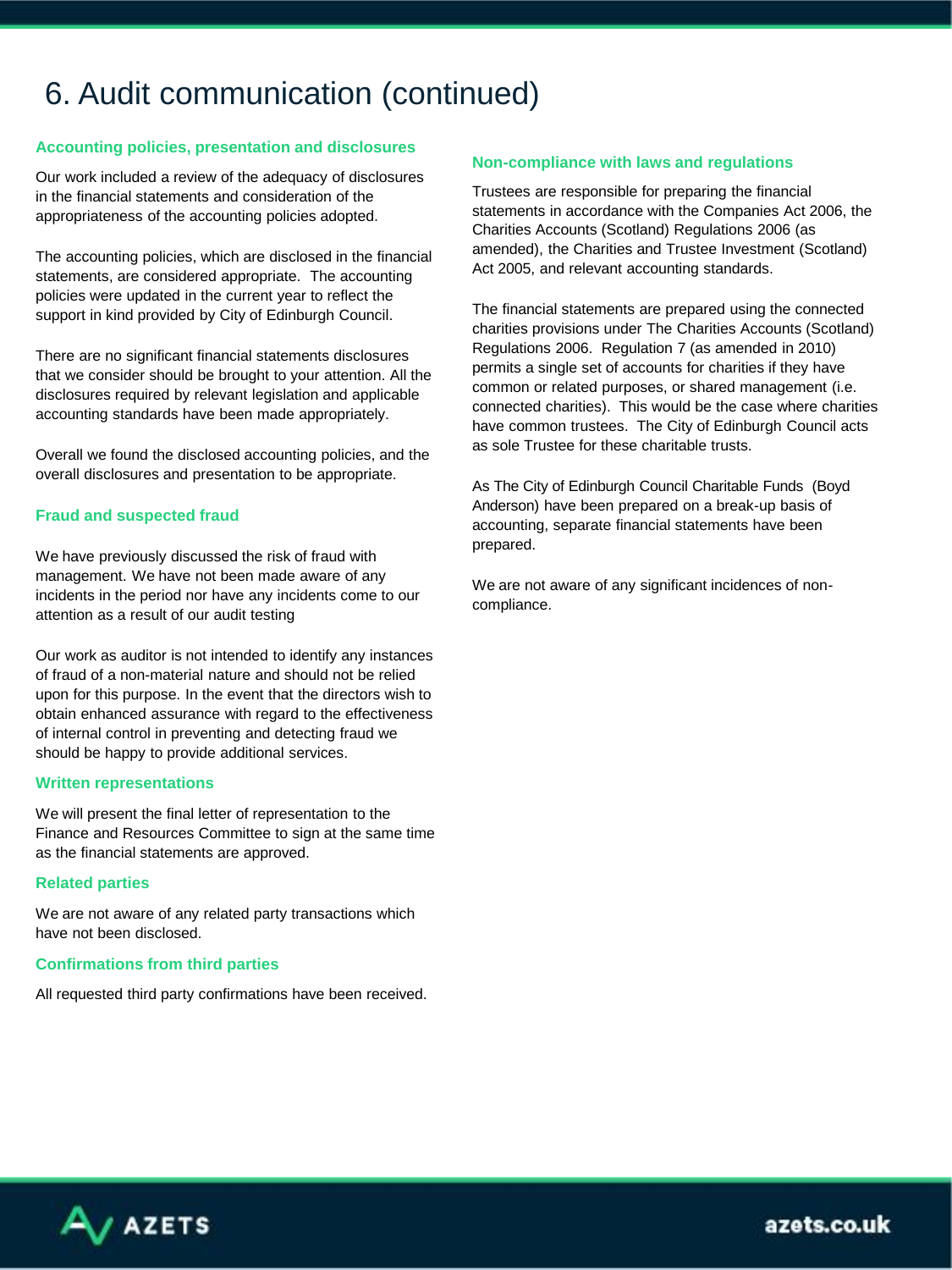### 7. Audit adjustments identified during the audit

#### **Audit adjustments**

The reconciliation of the unaudited statutory financial statements to the audited statutory financial statements is as follows:

| 2020/21 Financial Statements (current year)                                                                                                                                                                                        | £'000  |
|------------------------------------------------------------------------------------------------------------------------------------------------------------------------------------------------------------------------------------|--------|
| Total funds as per unaudited financial statements: The City of Edinburgh Charitable Trusts                                                                                                                                         | 15,891 |
| Audit adjustments                                                                                                                                                                                                                  |        |
| Separate financial statements prepared for The City of Edinburgh Council Charitable Funds (Boyd Anderson):<br>prepared on break up basis of accounting                                                                             | (96)   |
| Revision to Lauriston Castle Trust Revaluation                                                                                                                                                                                     | 13     |
| Recognition of income generated in year (Lauriston Castle Trust £36,000 and Nelson Halls Trust £14,000)<br>offset against expenditure in year by City of Edinburgh Council on behalf of the Trusts                                 | 0      |
| Recognition of City of Edinburgh Council support in kind (net impact nil; £237,000 increase to income and<br>expenditure; relates to Lauriston Castle Trust £202,000, Nelson Halls Trust £15,000 and Royal Scots Trust<br>£20,000) | 0      |
| Total funds as per audited financial statements: The City of Edinburgh Charitable Trusts                                                                                                                                           | 15,808 |

**Notes:** There were no audit adjustments to the Boyd Anderson Trust financial statements

| 2019/20 Financial Statements (prior year)                                                                                                                                                                                           | £'000  |
|-------------------------------------------------------------------------------------------------------------------------------------------------------------------------------------------------------------------------------------|--------|
| Total funds as per 2019/20 audited financial statements: The City of Edinburgh Charitable Trusts                                                                                                                                    | 14,875 |
| Audit adjustments                                                                                                                                                                                                                   |        |
| Separate financial statements prepared for The City of Edinburgh Council Charitable Trusts (Boyd Anderson):<br>prepared on break up basis of accounting                                                                             | (101)  |
| Recognition of income generated in year (Lauriston Castle Trust £19,000 and Nelson Halls Trust £11,000)<br>offset against expenditure in year by City of Edinburgh Council on behalf of the Trusts                                  | 0      |
| Recognition of City of Edinburgh Council services in kind (net impact nil; £297,000 increase to income and<br>expenditure; relates to Lauriston Castle Trust £229,000, Nelson Halls Trust £49,000 and Royal Scots Trust<br>£19,000) | 0      |
| Total funds as per audited financial statements: The City of Edinburgh Charitable Trusts                                                                                                                                            | 14,774 |

**Notes:** There were no prior year audit adjustments to the Boyd Anderson Trust financial statements

#### **Disclosure amendments**

| <b>No</b> | <b>Detail</b>                                                                                                                                                                                  |
|-----------|------------------------------------------------------------------------------------------------------------------------------------------------------------------------------------------------|
|           | Separate accounts prepared for the City of Edinburgh Council Charitable Funds (Boyd Anderson) and update<br>to disclosures in City of Edinburgh Council Charitable Trusts financial statements |
|           | Update on disclosures in respect of the audit adjustments (as they relate to income recognition and support in<br>kind from City of Edinburgh Council)                                         |
|           | Accounting policies inserted over support in kind from City of Edinburgh Councill, including revision to the<br>critical judgements and estimates applied.                                     |

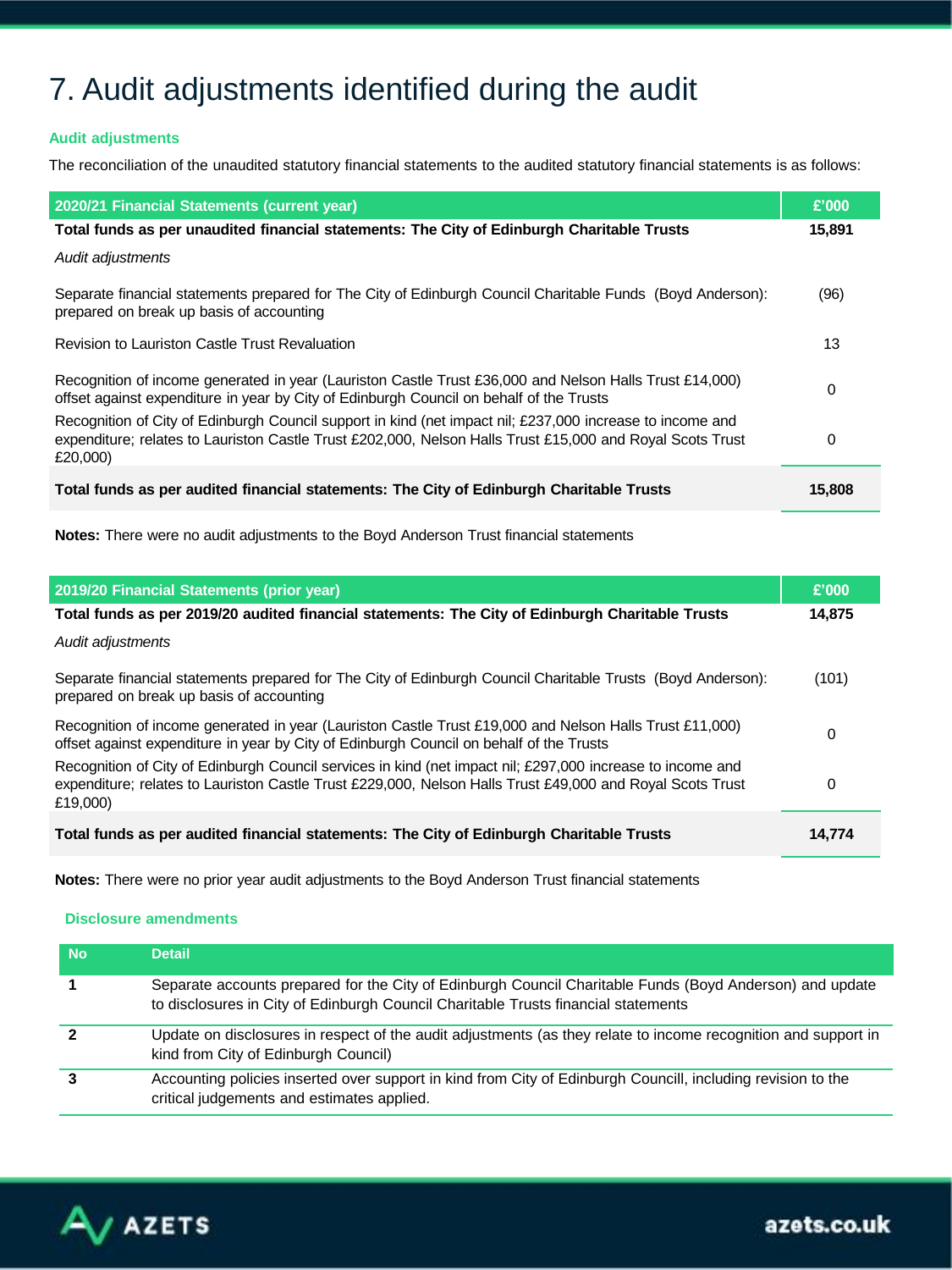### 8. Internal controls

#### **Control environment**

The purpose of an audit is to express an opinion on the financial statements. As part of our work we considered internal controls relevant to the preparation of the financial statements such that we were able to design appropriate audit procedures. Our audit is not designed to test all internal controls or identify all areas of control weakness. However, where, as part of our testing, we identify any control weaknesses, we have included recommendations as set out in the action plan on the next page. These matters are limited to those which we have concluded are of sufficient importance to merit being reported.

| <b>Area</b>                        | <b>Assessment</b>   | <b>Comment</b>                                                                                                  |  |  |
|------------------------------------|---------------------|-----------------------------------------------------------------------------------------------------------------|--|--|
| Control and process                |                     | We consider the control environment to be satisfactory although there is scope<br>for improvement.              |  |  |
| environment                        | <b>Satisfactory</b> | We have noted suggestions on possible process improvements as<br>documented in the action plan.                 |  |  |
| Quality of supporting<br>schedules | <b>Satisfactory</b> | The supporting schedules received during the course of the fieldwork were<br>sufficient for our audit purposes. |  |  |
| Responses to audit<br>queries      | <b>Satisfactory</b> | Management's responses to our audit queries were appropriate<br>and<br>received on a timely basis.              |  |  |

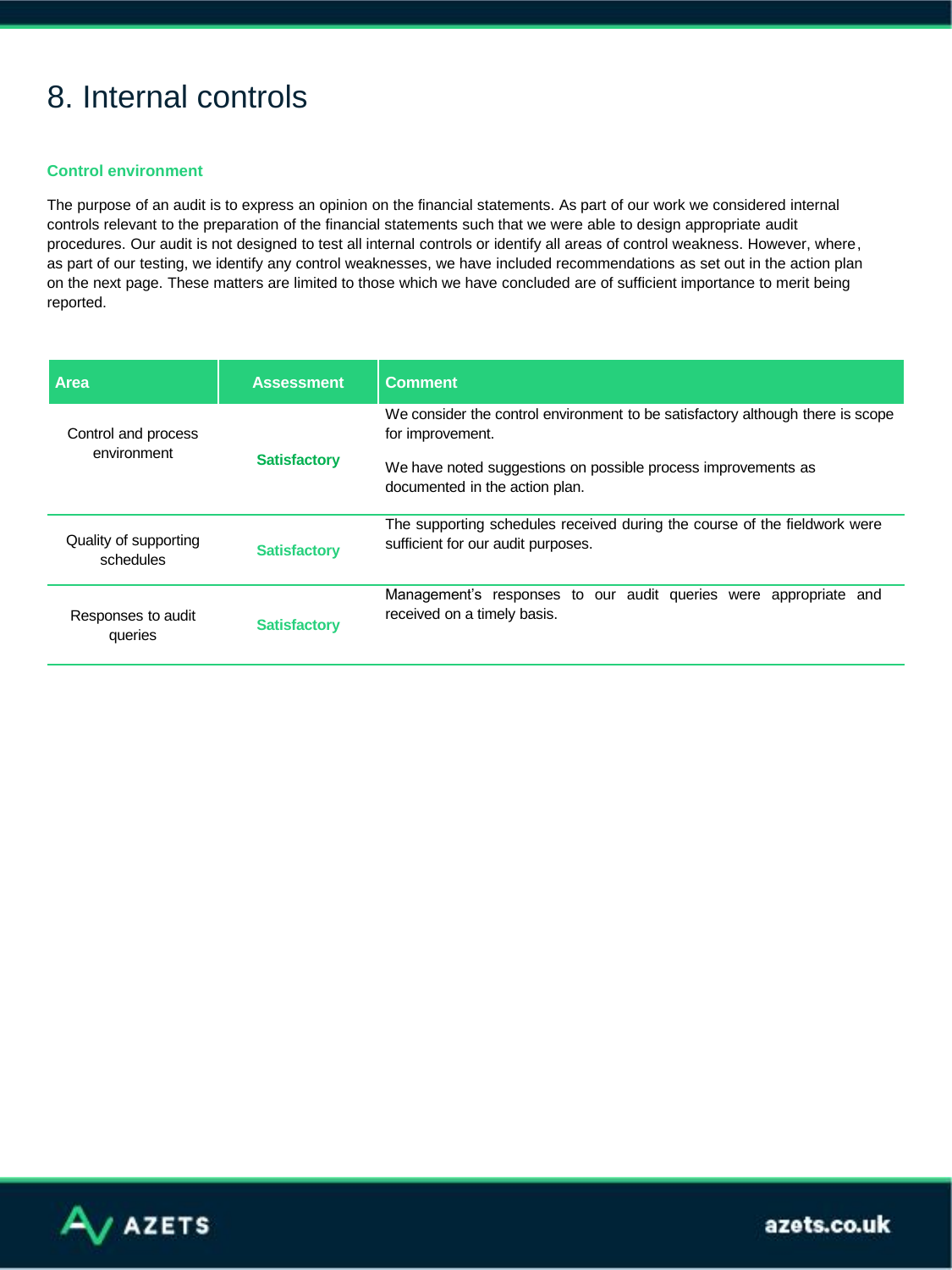### 8. Internal controls (continued)

#### **Control environment**

Control points arising from our current year work and our recommendations are summarised below. The recommendations are categorised into three risk ratings as shown in the key.

#### **Key: 1. Significant deficiency 2. Other deficiency 3. Other observations**

| <b>Area</b>                            | <b>Observation</b>                                                                                                                                                                                                                                                                                                                                                                          | <b>Implication</b>                                                                                                                                                                               | <b>Recommendation</b>                                                                                                                                                       | <b>Management Response</b>                                                                                                                                                                                                                                                                                                                                                                                                                                                                                                                                                                                                          |
|----------------------------------------|---------------------------------------------------------------------------------------------------------------------------------------------------------------------------------------------------------------------------------------------------------------------------------------------------------------------------------------------------------------------------------------------|--------------------------------------------------------------------------------------------------------------------------------------------------------------------------------------------------|-----------------------------------------------------------------------------------------------------------------------------------------------------------------------------|-------------------------------------------------------------------------------------------------------------------------------------------------------------------------------------------------------------------------------------------------------------------------------------------------------------------------------------------------------------------------------------------------------------------------------------------------------------------------------------------------------------------------------------------------------------------------------------------------------------------------------------|
| Regular<br>financial<br>reporting<br>3 | The Finance and Resources<br>Committee does not receive<br>regular financial information<br>on income generated /<br>expenditure incurred on the<br>Charitable Trusts. As the<br>Trustee of the trusts the<br>Council should receive<br>regular financial information<br>to ensure that income<br>generated is applied in<br>accordance with the<br>charitable objectives of the<br>Trusts. | There is a risk that<br>income is not spent in<br>accordance with the<br>charitable objectives of<br>the Trusts.                                                                                 | Regular financial<br>information should be<br>presented to enable the<br>Council to fulfil its role as<br>Trustee to these Trusts.                                          | Six-monthly financial<br>updates to elected<br>members will be<br>introduced, aligned to the<br>revised governance<br>arrangements expected<br>to be approved early in<br>the new year.<br><b>Responsible officer:</b><br>Principal Accountant<br>(Corporate Accounts)<br><b>Completion date: June</b><br>2022                                                                                                                                                                                                                                                                                                                      |
| <b>Financial</b><br>forecasts<br>3     | Forecasting is due to be<br>carried out by City of<br>Edinburgh Council finance<br>staff in 2021/22 to ensure<br>those charged with<br>governance are aware of<br>funds available in 2022/23<br>which will enable longer<br>term planning.                                                                                                                                                  | There is a risk that those<br>charged with governance<br>do not have sufficient /<br>up to date information to<br>base decisions on over<br>the longer term financial<br>position of the trusts. | Once prepared; the financial<br>forecasts should be<br>presented to enable the<br>Council to take decisions<br>over the longer term<br>financial position of the<br>Trusts. | Members of the<br>Committee on the Jean F<br>Watson Bequest already<br>receive regular financial<br>updates to inform<br>decisions on the<br>allocation of available<br>funds. While four of the<br>other five trusts are either<br>in receipt of a net funding<br>contribution from the<br>Council or are being<br>wound up, opportunities<br>to improve financial<br>planning will nonetheless<br>be considered and<br>reported as part of the<br>updates mentioned in the<br>recommendation above.<br><b>Responsible officer:</b><br><b>Principal Accountant</b><br>(Corporate Accounts)<br><b>Completion date: June</b><br>2022 |

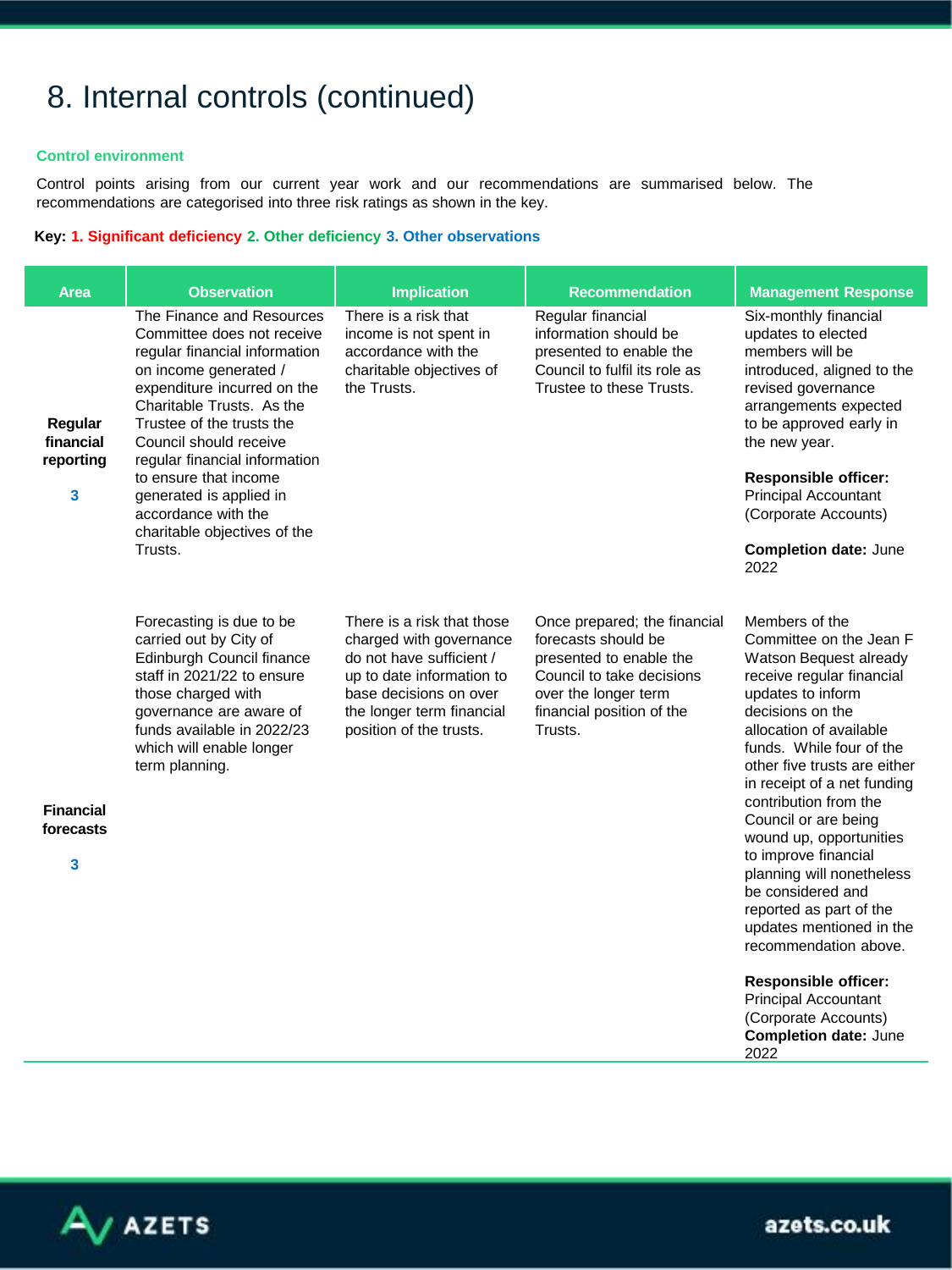### 8. Internal controls (continued)

#### **Follow up of prior year/s recommendations**

As part of our audit process, we have specifically followed up on the recommendations either raised in last year's report or carried forward from prior reports. We are pleased to report that all prior year recommendations have now been actioned and are reported as closed.

#### **Key: 1. Significant deficiency 2. Other deficiency 3. Other observations**

| Area                                                     | <b>Observation</b>                                                                                                                                                                                                                                  | <b>Implication</b>                                                                                  | <b>Recommendation</b>                                                                                                                                         | 2019/20 management response                                                                                                                                                                                                                                                                               |
|----------------------------------------------------------|-----------------------------------------------------------------------------------------------------------------------------------------------------------------------------------------------------------------------------------------------------|-----------------------------------------------------------------------------------------------------|---------------------------------------------------------------------------------------------------------------------------------------------------------------|-----------------------------------------------------------------------------------------------------------------------------------------------------------------------------------------------------------------------------------------------------------------------------------------------------------|
| Valuation of<br>Lauriston<br>Castle<br><b>Collection</b> | The external valuation of<br>Lauriston Castle collection<br>commenced in 2016 but has<br>yet to be completed. The<br>financial statements therefore<br>reflect the valuation as at the<br>previous reporting date.<br>The previous valuation of the | The valuation of<br>the collection in<br>the financial<br>statements is<br>materially<br>misstated. | The external<br>valuation of the<br>collection should be<br>concluded as soon<br>as practicable to<br>ensure incorporation<br>in the financial<br>statements. | While the majority of required details have<br>been received, given continuing delays in<br>the completion of the valuation, contingency<br>arrangements have been put in place<br>should the outstanding elements not be<br>received from the contracted valuer within<br>the recently-agreed timescale. |
|                                                          | collection was carried out in<br>1997.                                                                                                                                                                                                              |                                                                                                     |                                                                                                                                                               | Responsible officer: Service Manager,<br>Cultural Venues (Museums & Galleries),<br>Place<br>Completion date: May 2021                                                                                                                                                                                     |

| <b>Current</b><br>status | <b>Update</b>                                                                                                            |
|--------------------------|--------------------------------------------------------------------------------------------------------------------------|
| <b>Closed</b>            | The valuation of the collection was completed in November 2020 and accounted for in the 2020/21 financial<br>statements. |
|                          | Responsible officer: n/a<br><b>Completion date: n/a</b>                                                                  |



16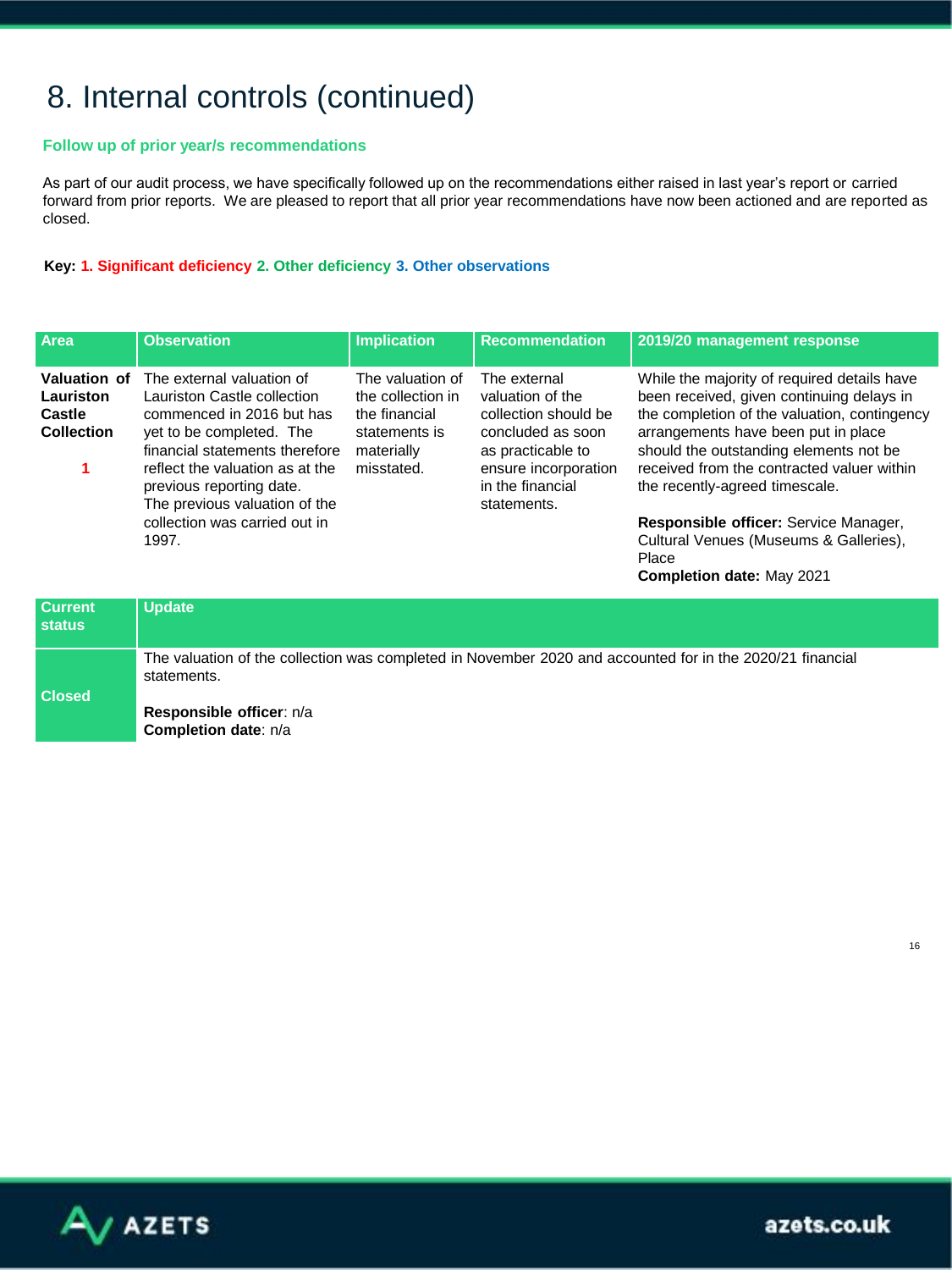### 8. Internal controls (continued)

#### **Follow up of prior year/s recommendations (continued)**

#### **Key: 1. Significant deficiency 2. Other deficiency 3. Other observations**

| Area                                    | <b>Observation</b>                                                                                                                                                                                                                                                                                                                                                                                                                                                                                                                                                                                        | <b>Implication</b>                                                                                                                                                                                                                                                                                                                                                 | <b>Recommendation</b>                                                                                                                                                                                                                                                                    | 2019/20 management response                                                                                                                                                                                                                                                                                                       |  |  |
|-----------------------------------------|-----------------------------------------------------------------------------------------------------------------------------------------------------------------------------------------------------------------------------------------------------------------------------------------------------------------------------------------------------------------------------------------------------------------------------------------------------------------------------------------------------------------------------------------------------------------------------------------------------------|--------------------------------------------------------------------------------------------------------------------------------------------------------------------------------------------------------------------------------------------------------------------------------------------------------------------------------------------------------------------|------------------------------------------------------------------------------------------------------------------------------------------------------------------------------------------------------------------------------------------------------------------------------------------|-----------------------------------------------------------------------------------------------------------------------------------------------------------------------------------------------------------------------------------------------------------------------------------------------------------------------------------|--|--|
| <b>Declaration</b><br>of interests<br>3 | We noted the following during<br>our 2018/19 audit:<br>The Council's website<br>$\bullet$<br>details those councillors<br>who are members of the<br><b>Finance and Resources</b><br>Committee and the Jean<br>F. Watson Committee.<br>The website does not<br>explicitly note that where<br>councillors are members<br>of the Finance and<br><b>Resources Committee</b><br>they are trustees of the<br>City of Edinburgh Council<br>Charitable Trusts.<br>Individual councillor<br>$\bullet$<br>registers of interests do<br>not make reference to the<br>City of Edinburgh Council<br>Charitable Trusts. | Openness and<br>$transparency -$<br>there is a risk<br>over the<br>openness of<br>disclosures<br>made by the<br>City of<br>Edinburgh<br>Council as<br>Trustee of the<br>charitable trusts.<br>These records<br>inform related<br>party<br>disclosures and<br>potential<br>conflicts of<br>interests when<br>considering the<br>business of both<br>the Council and | We recommend that<br>any councillors who<br>may in future be<br>appointed to act as<br>Trustees to the City<br>of Edinburgh Council<br>charitable trusts<br>review and update<br>their registers of<br>interest, if required,<br>to reflect their role as<br>Trustee on these<br>Trusts. | Both issues identified have been<br>progressed and reminders will be issued<br>going forward upon any change of<br>Committee membership to ensure registers<br>of interest remain current in this respect.<br>Responsible officer: Principal Accountant<br>(Corporate Accounts), Finance<br><b>Completion date: November 2020</b> |  |  |
| <b>Current</b>                          | <b>Update</b>                                                                                                                                                                                                                                                                                                                                                                                                                                                                                                                                                                                             | the Trusts.                                                                                                                                                                                                                                                                                                                                                        |                                                                                                                                                                                                                                                                                          |                                                                                                                                                                                                                                                                                                                                   |  |  |
| <b>status</b>                           |                                                                                                                                                                                                                                                                                                                                                                                                                                                                                                                                                                                                           |                                                                                                                                                                                                                                                                                                                                                                    |                                                                                                                                                                                                                                                                                          |                                                                                                                                                                                                                                                                                                                                   |  |  |
|                                         | If revised governance arrangements to be presented to Council early in the new year are approved and implemented,<br>any individual councillor trustees will be asked to ensure that their respective registers of interest are updated                                                                                                                                                                                                                                                                                                                                                                   |                                                                                                                                                                                                                                                                                                                                                                    |                                                                                                                                                                                                                                                                                          |                                                                                                                                                                                                                                                                                                                                   |  |  |

**Ongoing Responsible officer**: Head of Democracy, Governance and Resilience **Completion date**: On-going



17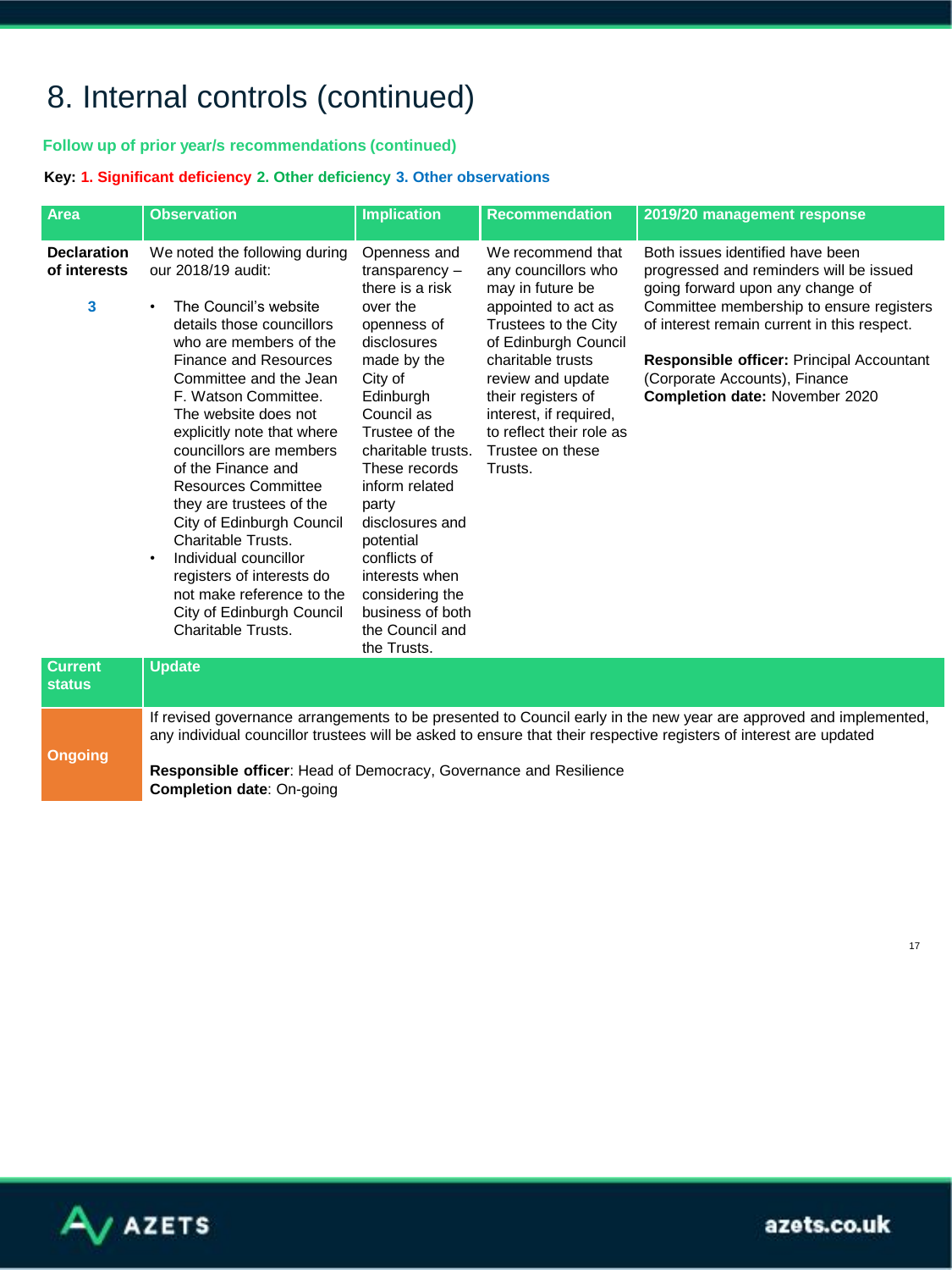### 9. Independence and ethics

#### **Independence and Ethics**

In accordance with our profession's ethical guidance and further to our External Audit Plan confirming audit arrangements there are no further matters to bring to your attention in relation to our integrity, objectivity and independence.

We confirm that Azets Audit Services and the engagement team complied with the FRC's Ethical Standard. We confirm that all threats to our independence have been properly addressed through appropriate safeguards and that we are independent and able to express an objective opinion on the financial statements.

#### **Audit and non-audit services**

The following services were provided in the year to 31 March 2021 and to 31 March 2020.

| <b>Audit services</b>             | <b>Fees</b><br>2021 | <b>Fees</b><br>2020 |
|-----------------------------------|---------------------|---------------------|
| Audit of the financial statements | 8.240               | 8.000               |

No non-audit services were provided in either year.